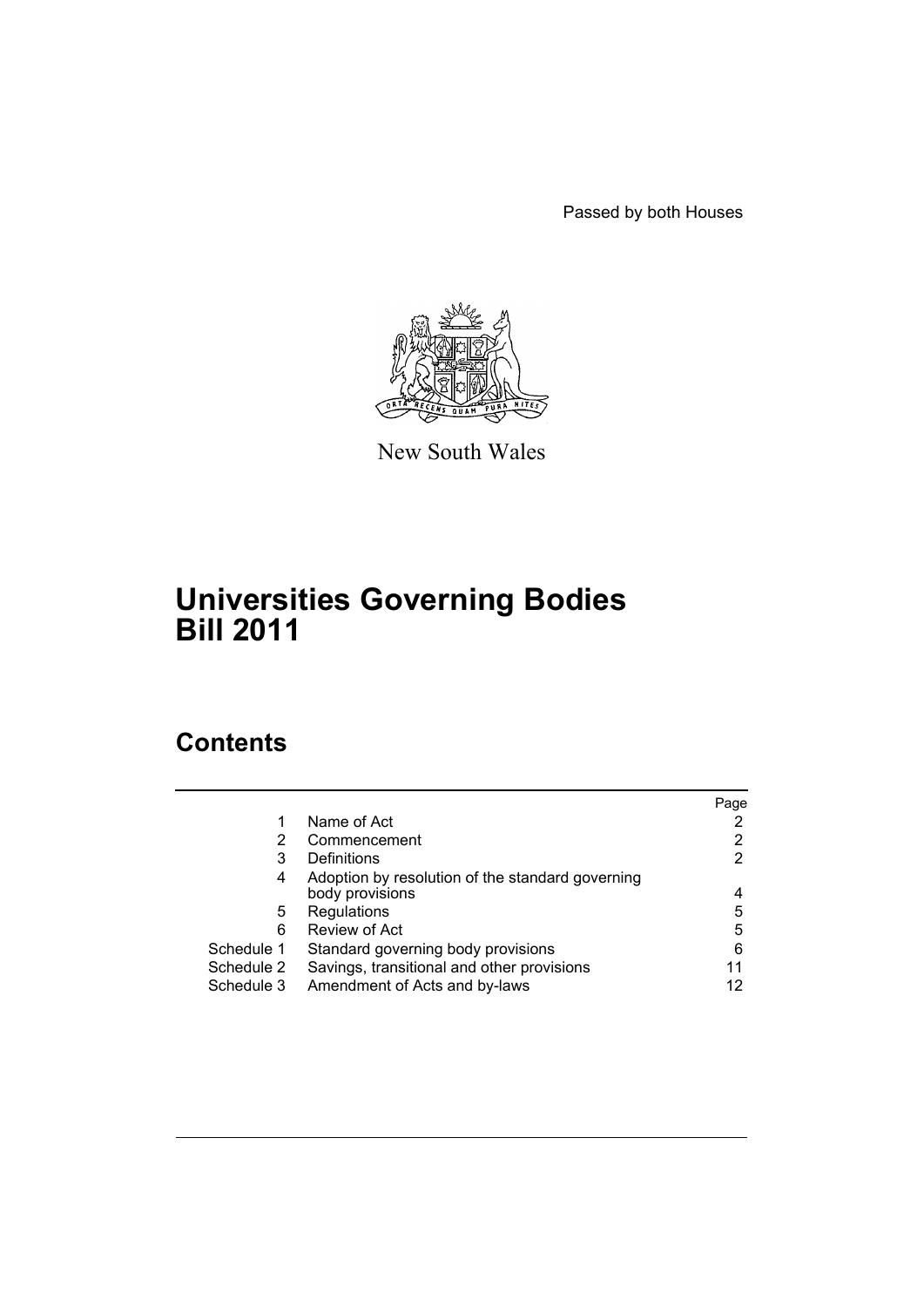*I certify that this public bill, which originated in the Legislative Assembly, has finally passed the Legislative Council and the Legislative Assembly of New South Wales.*

> *Clerk of the Legislative Assembly. Legislative Assembly, Sydney, , 2011*



New South Wales

# **Universities Governing Bodies Bill 2011**

Act No , 2011

An Act to enable the governing bodies of universities to progressively adopt standard provisions allowing greater flexibility in their size and composition; and for other purposes.

*I have examined this bill and find it to correspond in all respects with the bill as finally passed by both Houses.*

*Assistant Speaker of the Legislative Assembly.*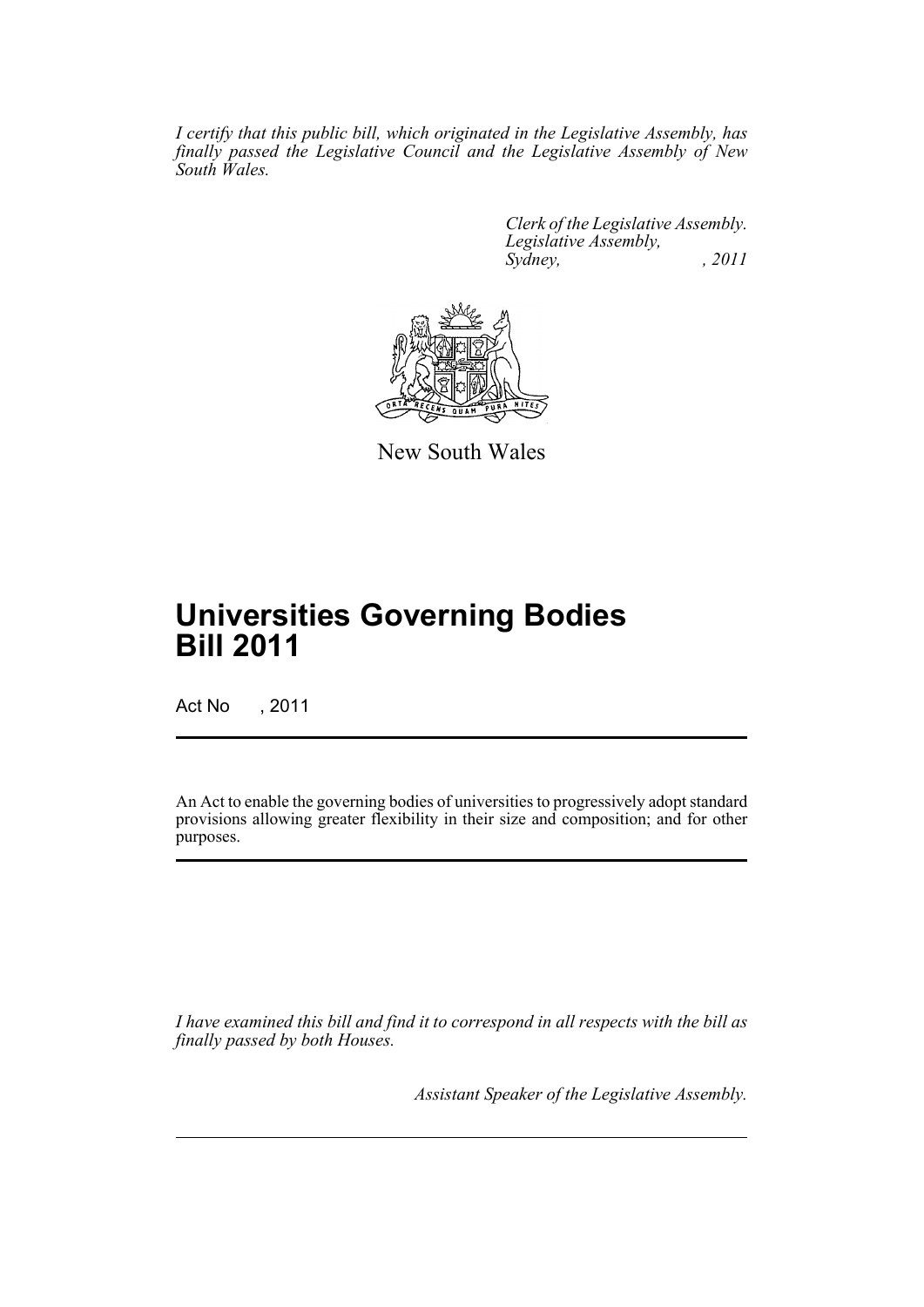#### <span id="page-2-0"></span>**The Legislature of New South Wales enacts:**

#### **1 Name of Act**

This Act is the *Universities Governing Bodies Act 2011*.

#### <span id="page-2-1"></span>**2 Commencement**

This Act commences on the date of assent to this Act.

# <span id="page-2-2"></span>**3 Definitions**

(1) In this Act:

*governing body* of a University means:

- (a) except as provided by paragraphs (b) and (c), the Council of the University, or
- (b) the Senate of the University of Sydney, or
- (c) the Board of Trustees of the University of Western Sydney.
- *governing body resolution*—see section 4 (1).

*replaceable provisions*, in relation to a University Act, means the following:

- (a) for Charles Sturt University—sections 8A and 9 of, and clause 1 of Schedule 1 to, the University Act,
- (b) for Macquarie University—sections 8 and 9 of, and clause 1 of Schedule 1 to, the University Act,
- (c) for Southern Cross University—sections 9 and 10 of, and clause 1 of Schedule 1 to, the University Act,
- (d) for the University of New England—sections 8 and 9 of, and clause 1 of Schedule 1 to, the University Act,
- (e) for the University of New South Wales—sections 8 and 9 of, and clause 1 of Schedule 1 to, the University Act,
- (f) for the University of Newcastle—sections 8 and 9 of, and clause 1 of Schedule 1 to, the University Act,
- (g) for the University of Sydney—sections 8 and 9 of, and clause 1 of Schedule 1 to, the University Act,
- (h) for the University of Technology, Sydney—sections 8 and 9 of, and clause 1 of Schedule 1 to, the University Act,
- (i) for the University of Western Sydney—sections 10 and 12 of, and clause 1 of Schedule 1 to, the University Act,
- (j) for the University of Wollongong—sections 8 and 9 of, and clause 1 of Schedule 1 to, the University Act.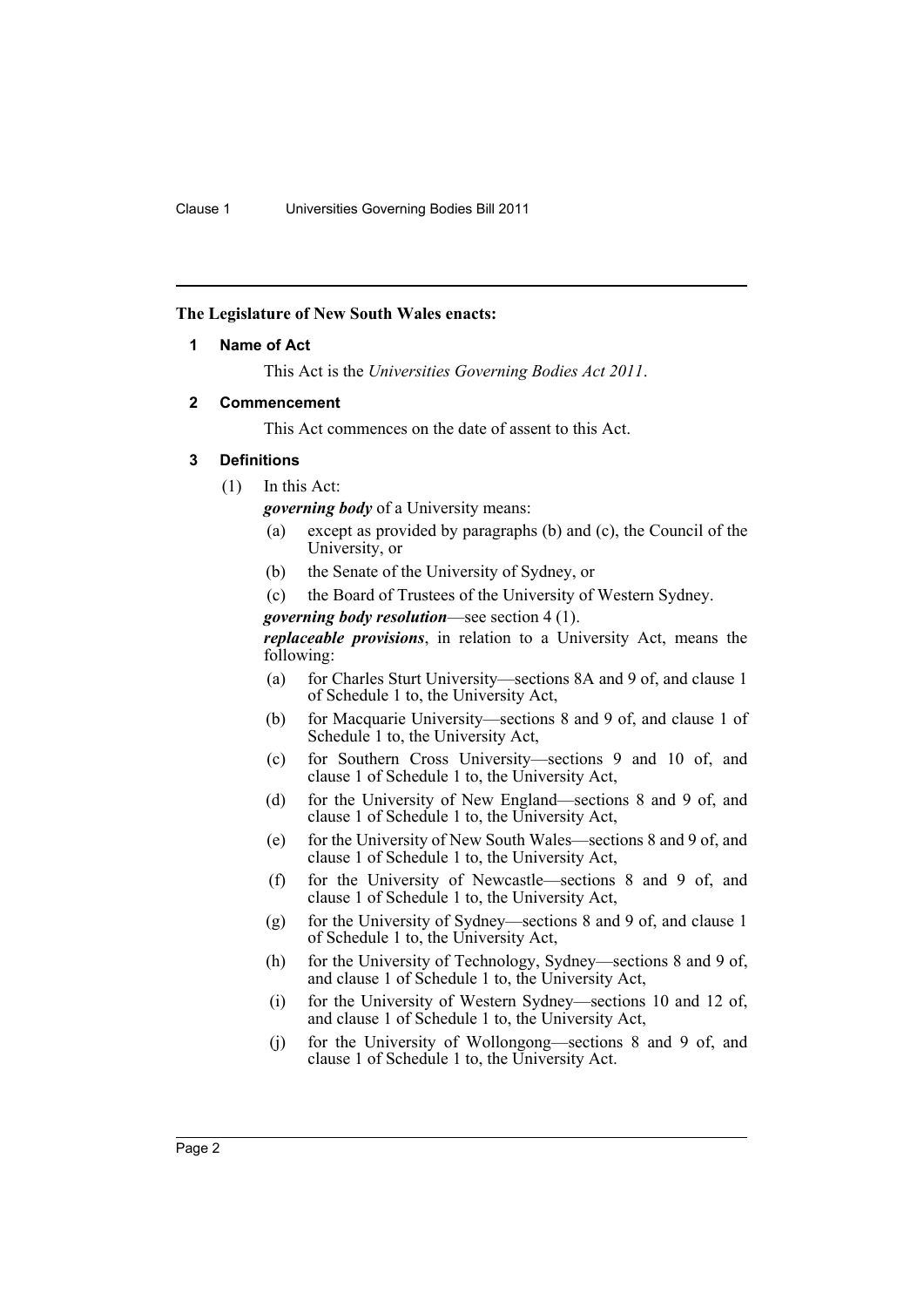*rule-making power*, in relation to a University Act, means the following:

- (a) for Charles Sturt University—section 32 (1) of the University Act,
- (b) for Macquarie University—section 29 (1) of the University Act,
- (c) for Southern Cross University—section 30 (1) of the University Act,
- (d) for the University of New England—section 29 (1) of the University Act,
- (e) for the University of New South Wales—section 28 (1) of the University Act,
- (f) for the University of Newcastle—section 29 (1) of the University Act,
- (g) for the University of Sydney—section 37 (1) of the University Act,
- (h) for the University of Technology, Sydney—section 29 (1) of the University Act,
- (i) for the University of Western Sydney—section 41 (1) of the University Act,
- (j) for the University of Wollongong—section 29 (1) of the University Act.

*standard governing body provisions* means the provisions set out in Schedule 1.

*University* means the following:

- (a) Charles Sturt University,
- (b) Macquarie University,
- (c) Southern Cross University,
- (d) University of New England,
- (e) University of New South Wales,
- (f) University of Newcastle,
- (g) University of Sydney,
- (h) University of Technology, Sydney,
- (i) University of Western Sydney,
- (j) University of Wollongong.

*University Act*, in relation to a University, means the Act establishing the University.

(2) Notes included in this Act do not form part of this Act.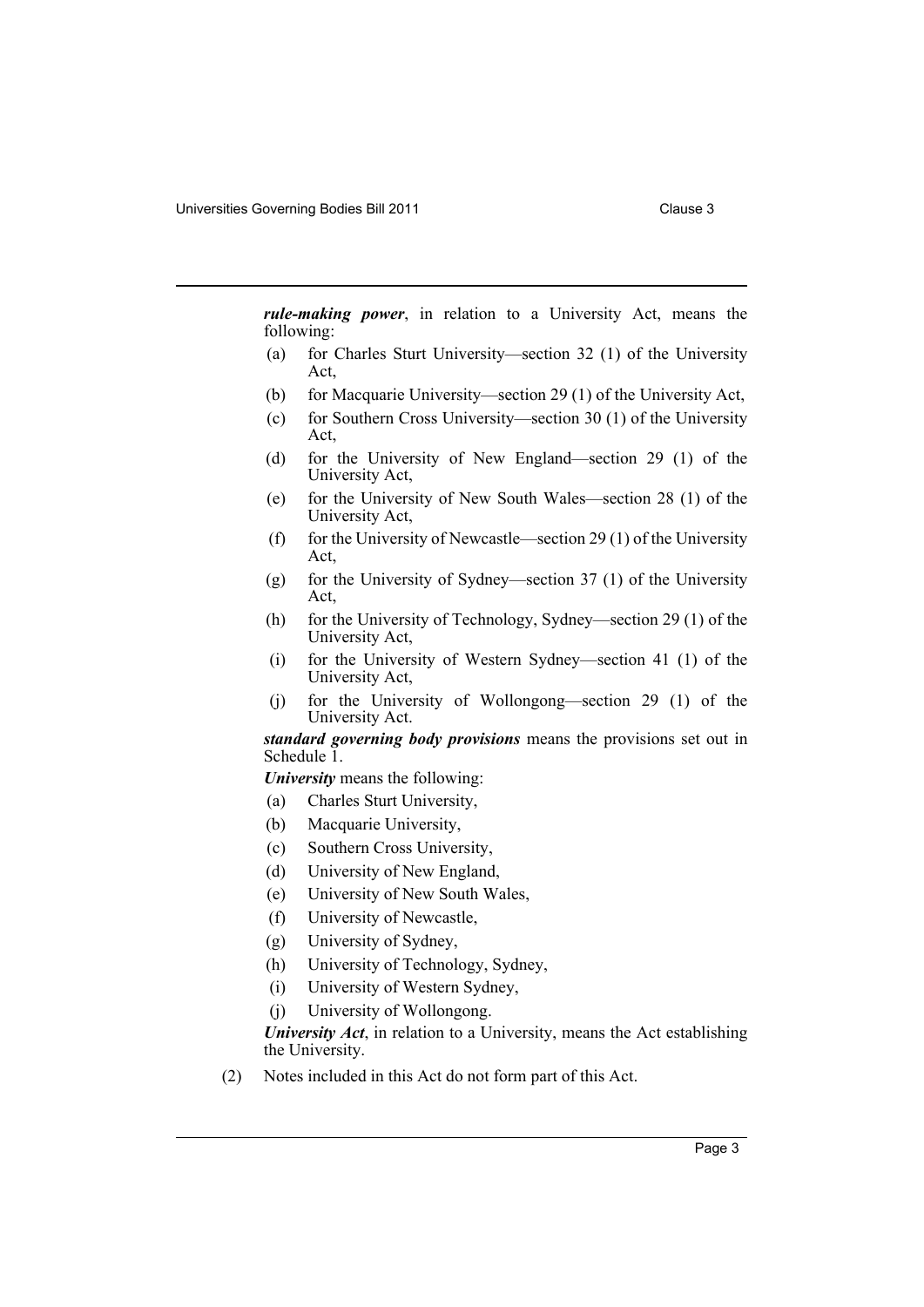#### <span id="page-4-0"></span>**4 Adoption by resolution of the standard governing body provisions**

- (1) The governing body of a University may, by a resolution passed by at least two-thirds of the members of the governing body (a *governing body resolution*):
	- (a) displace the replaceable provisions of its University Act and adopt instead the standard governing body provisions, and
	- (b) determine, for the purposes of the standard governing body provisions, the total number of members the governing body is to have, and the total number of members in each category of those members, when the governing body resolution takes effect.
- (2) The governing body of the University is to give the Minister written notice of the terms of the governing body resolution.
- (3) The governing body resolution has effect:
	- (a) on the day an order made by the Minister, at the request of the governing body of the University, giving notice of the terms of the resolution and setting out the resultant amendments to the University Act and by-laws specified in subsection (4) (b) and (c), respectively, is published on the NSW legislation website, or
	- (b) on a later day specified in, or determined in accordance with, such an order published on that website.
- (4) On the day on which the governing body resolution takes effect:
	- (a) the replaceable provisions of the University Act cease to have effect, and
	- (b) the University Act is amended as set out in the order made by the Minister:
		- (i) by omitting the replaceable provisions and inserting instead the standard governing body provisions (renumbered with cross-references updated consequentially, and with references to the "governing body" being replaced with references to the "Council", "Board" or "Senate", references to "non-academic staff" replaced with references to "general staff" and references to the "Academic Board" replaced with references to the "Academic Senate", as appropriate), and
		- (ii) to make any other necessary consequential changes, and
	- (c) any by-laws made under the University Act are amended as set out in that order to make any necessary consequential changes resulting from the omission of the replaceable provisions and insertion of the standard governing body provisions, and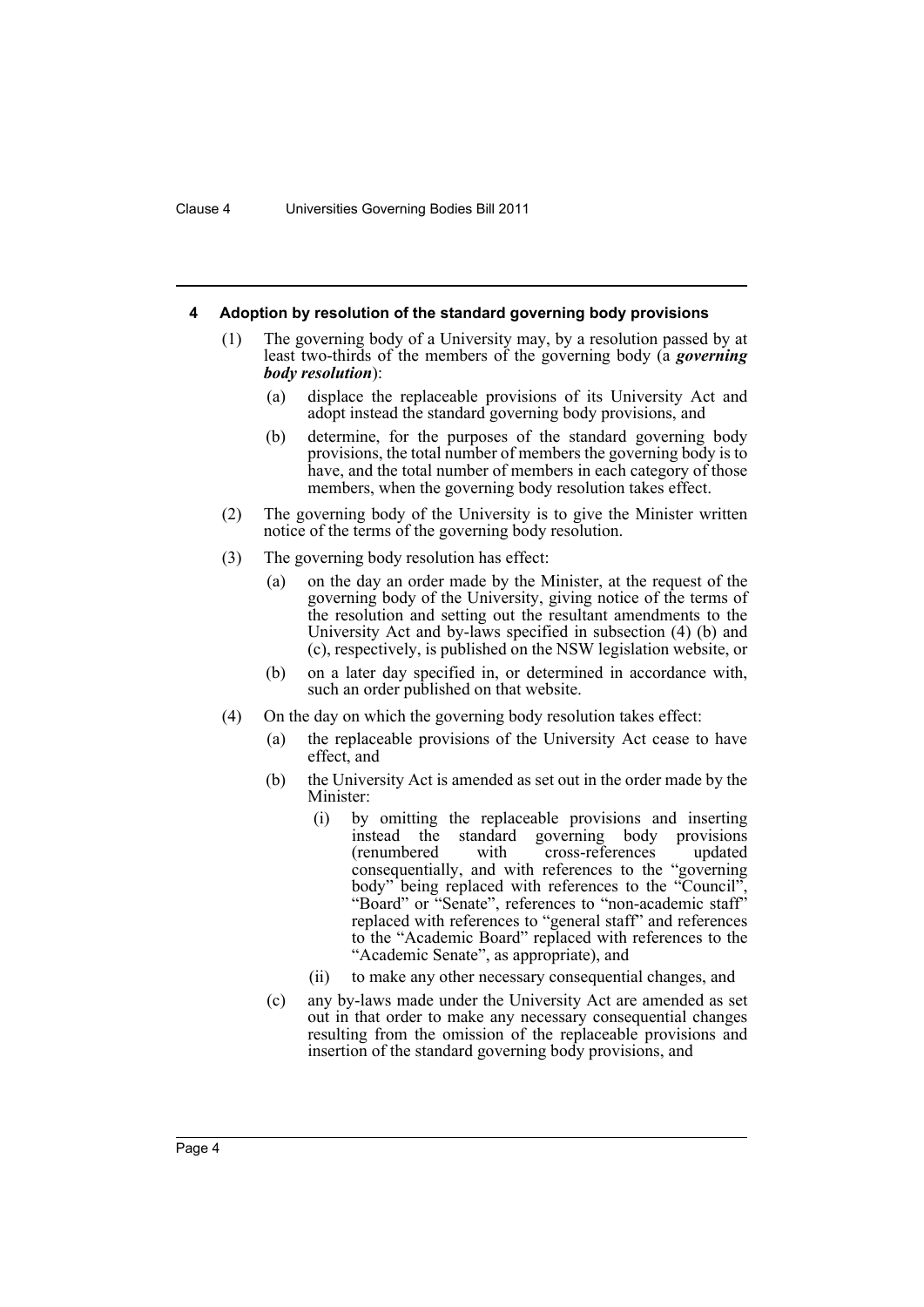- 
- (d) the rule-making power for the University is amended as set out in that order by omitting so much of any matter designating a subsection, paragraph, clause or other portion of a replaceable provision omitted by the operation of paragraph (b) and making any necessary consequential changes resulting from the omission.

#### <span id="page-5-0"></span>**5 Regulations**

The Governor may make regulations, not inconsistent with this Act, for or with respect to any matter that by this Act is required or permitted to be prescribed or that is necessary or convenient to be prescribed for carrying out or giving effect to this Act.

#### <span id="page-5-1"></span>**6 Review of Act**

- (1) The Minister is to review this Act to determine whether the policy objectives of the Act remain valid and whether the terms of the Act remain appropriate for securing those objectives.
- (2) The review is to be undertaken as soon as possible after the period of 5 years from the date of assent to this Act.
- (3) A report on the outcome of the review is to be tabled in each House of Parliament within 12 months after the end of the period of 5 years.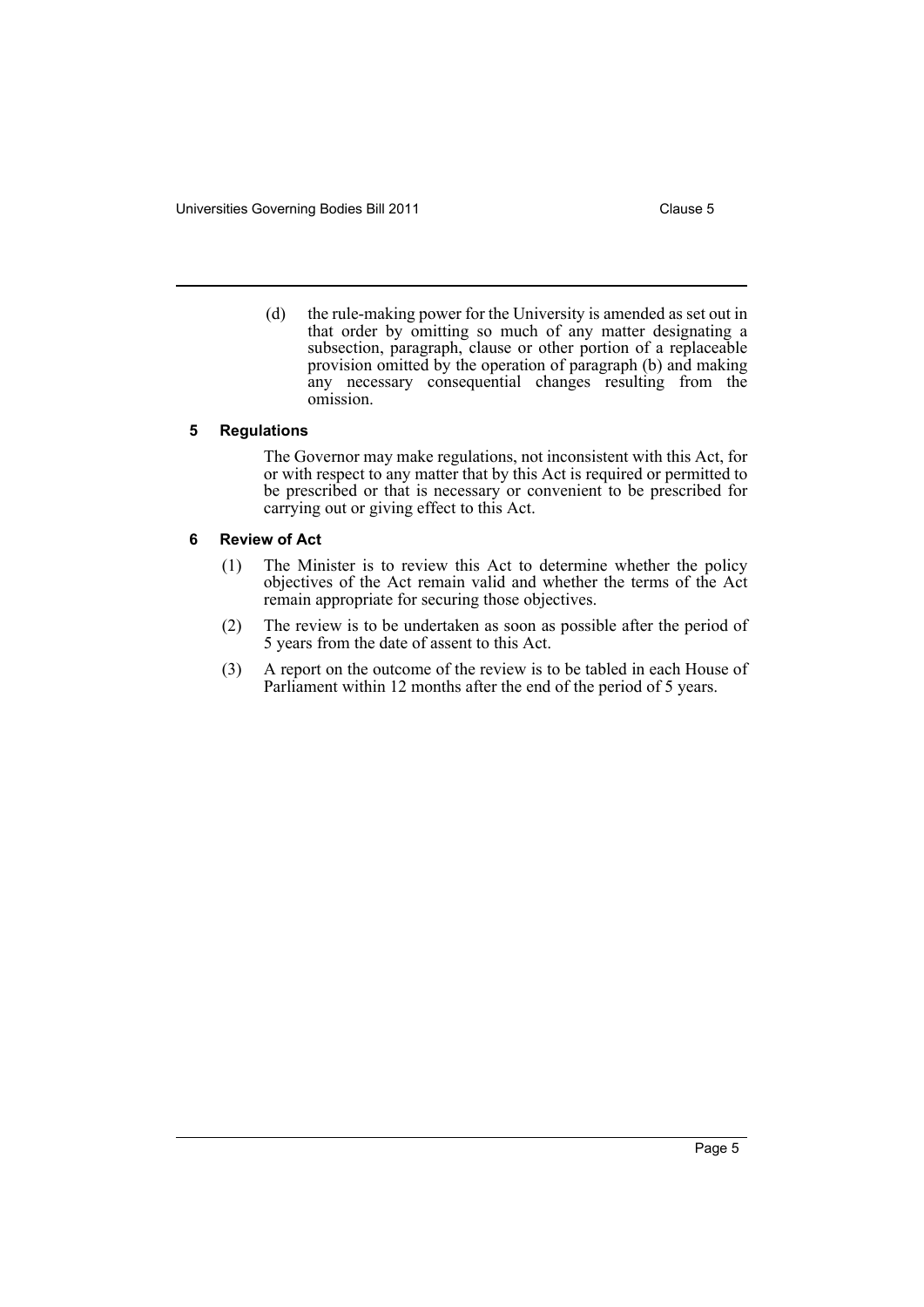Schedule 1 Standard governing body provisions

# <span id="page-6-0"></span>**Schedule 1 Standard governing body provisions**

**Incorporation instruction.** Each reference in this Schedule to the "governing body" is to be read as a reference to the "Council", "Board" or "Senate" as appropriate and, accordingly, any amendments to a University Act made by the operation of section 4 are to be made to reflect the correct title of the governing body affected by the amendments. Similarly, references to the "non-academic staff" are to be replaced with references to the "general staff", and a reference to the "Academic Senate" (instead of "Academic Board") inserted, if appropriate. Each section is to be renumbered (with cross-references updated consequentially) as appropriate on incorporation in the University Act concerned.

# **Division 1 The [***governing body***]**

#### **1 Definitions**

In this Division:

*appointed member* means a [*governing body*] appointed member or a Ministerially appointed member.

*categories of members*—see section 3 (3).

*constitution rules*—see section 3 (4).

*elected member*—see section 5.

*external person* means a person other than a member of the academic or non-academic [*general*] staff of the University or an undergraduate or graduate student of the University.

*[governing body] appointed member*—see section 7.

*graduate member*—see section 6.

*Ministerially appointed member*—see section 8.

*official member*—see section 9.

# **2 [***Governing body***]**

- (1) There is to be a [*governing body*] of the University.
- (2) The [*governing body*] is the governing authority of the University and has the functions conferred or imposed on it by or under this Act.
- (3) Schedule 1 has effect in relation to the members and procedure of the [*governing body*].

# **3 Size of [***governing body***]**

- (1) The [*governing body*] is to consist of a minimum of 11, and a maximum of 22, members.
- (2) The total number of members is to be determined from time to time by a resolution passed by at least two-thirds of the members of the [*governing body*] (the *total number of members*).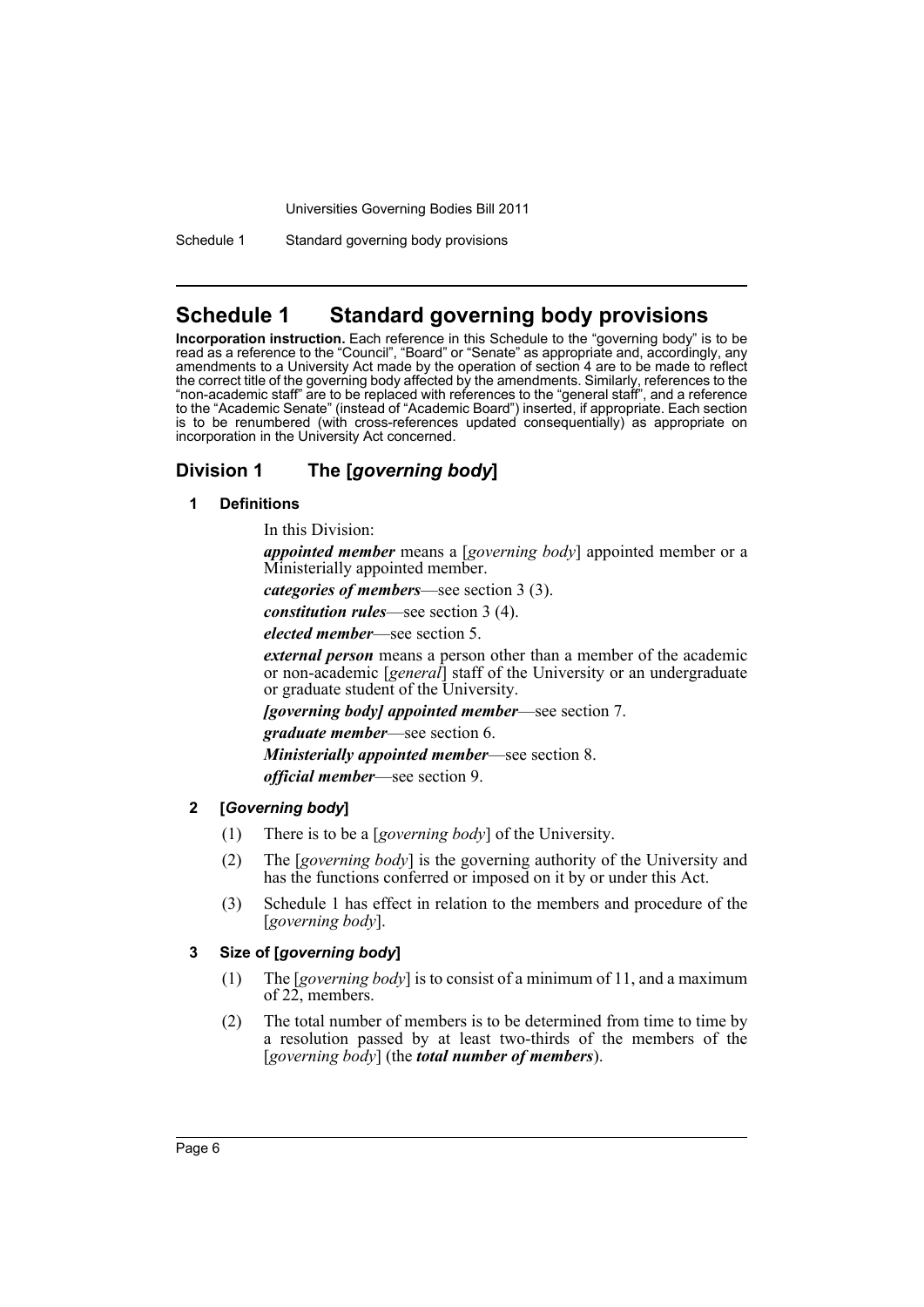Standard governing body provisions Schedule 1 and Schedule 1

- (3) The [*governing body*] is to include the following categories of members:
	- (a) official members,
	- (b) elected members,
	- (c) [*governing body*] appointed members,
	- (d) Ministerially appointed members.
- (4) Subject to subsection (6), the number of members (other than official members) in each category is to be prescribed by rules made by the [*governing body*] (in this Division called the *constitution rules*).
- (5) A rule for the purposes of subsection (4) may be made only by a resolution passed by at least two-thirds of the members of the [*governing body*].
- (6) The majority of the total number of members must be external persons. **Note.** Depending on the circumstances, the Chancellor may be counted as an external person for the purposes of subsection (6).
- (7) The number of members in any one category of members must not at any time constitute a majority of the total number of members.
- (8) The [*governing body*] must give the Minister written notice of the terms of any resolution passed under this section within 7 days after it is passed.

#### **4 Qualifications and experience of members**

- (1) Of the members of the [*governing body*]:
	- (a) at least 2 must have financial expertise (as demonstrated by relevant qualifications and by experience in financial management at a senior level in the public or private sector), and
	- (b) at least one must have commercial expertise (as demonstrated by relevant experience at a senior level in the public or private sector).
- (2) All appointed members must have expertise and experience relevant to the functions exercisable by the [*governing body*] and an appreciation of the object, values, functions and activities of the University.

#### **5 Elected staff and student members**

- (1) The constitution rules are to prescribe the number of persons to comprise the following categories of members:
	- (a) elected (academic staff) members,
	- (b) elected (non-academic [*general*] staff) members,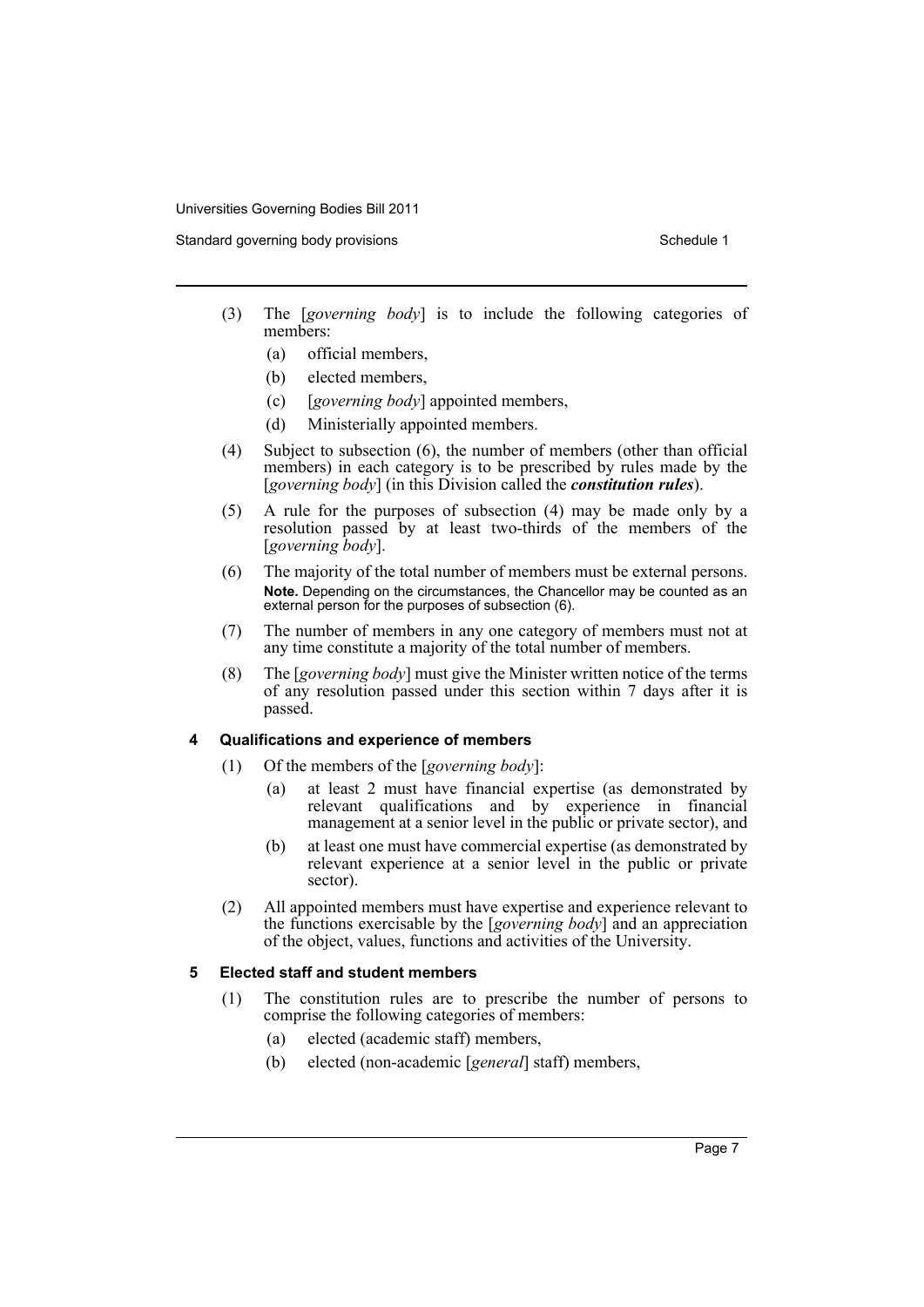Schedule 1 Standard governing body provisions

(c) elected (student) members.

**Note.** There may also be elected (graduate) members if the constitution rules so provide—see section 6.

- (2) Of the members elected under this section:
	- (a) at least one must be a member of the academic staff of the University elected by members of the academic staff, and
	- (b) at least one must be a member of the non-academic [*general*] staff of the University elected by members of the non-academic [*general*] staff, and
	- (c) at least one must be a student of the University who:
		- (i) is not employed on a full-time basis (or on such other basis as the by-laws may prescribe) as a member of the academic or non-academic [*general*] staff of the University, and
		- (ii) is elected by the students of the University.
- (3) The members referred to in subsection  $(2)$  (a)–(c) are:
	- (a) to have such qualifications as may be prescribed by the by-laws, and
	- (b) to be elected in the manner prescribed by the by-laws.

#### **6 Graduate members**

- (1) At least one member of the [*governing body*], or such greater number of members as may be prescribed by the constitution rules, must be external persons who are graduates of the University.
- (2) The constitution rules may provide for the persons referred to in subsection (1) to become members of the [*governing body*] in any one or more (or combination) of the following ways:
	- (a) by election as elected (graduate) members in the manner prescribed by the by-laws,
	- (b) by appointment by the [*governing body*] under section 7,
	- (c) by appointment by the Minister under section 8.
- (3) A rule providing for the appointment of a member by the Minister under section 8 may be made only with the approval of the Minister.
- (4) The members referred to in subsection (1) are to have such qualifications (if any) as may be prescribed by the by-laws.

#### **7 [***Governing body***] appointed members**

(1) The [*governing body*] may appoint as members of the [*governing body*] such number of external persons as is prescribed by the constitution rules for the category of [*governing body*] appointed members.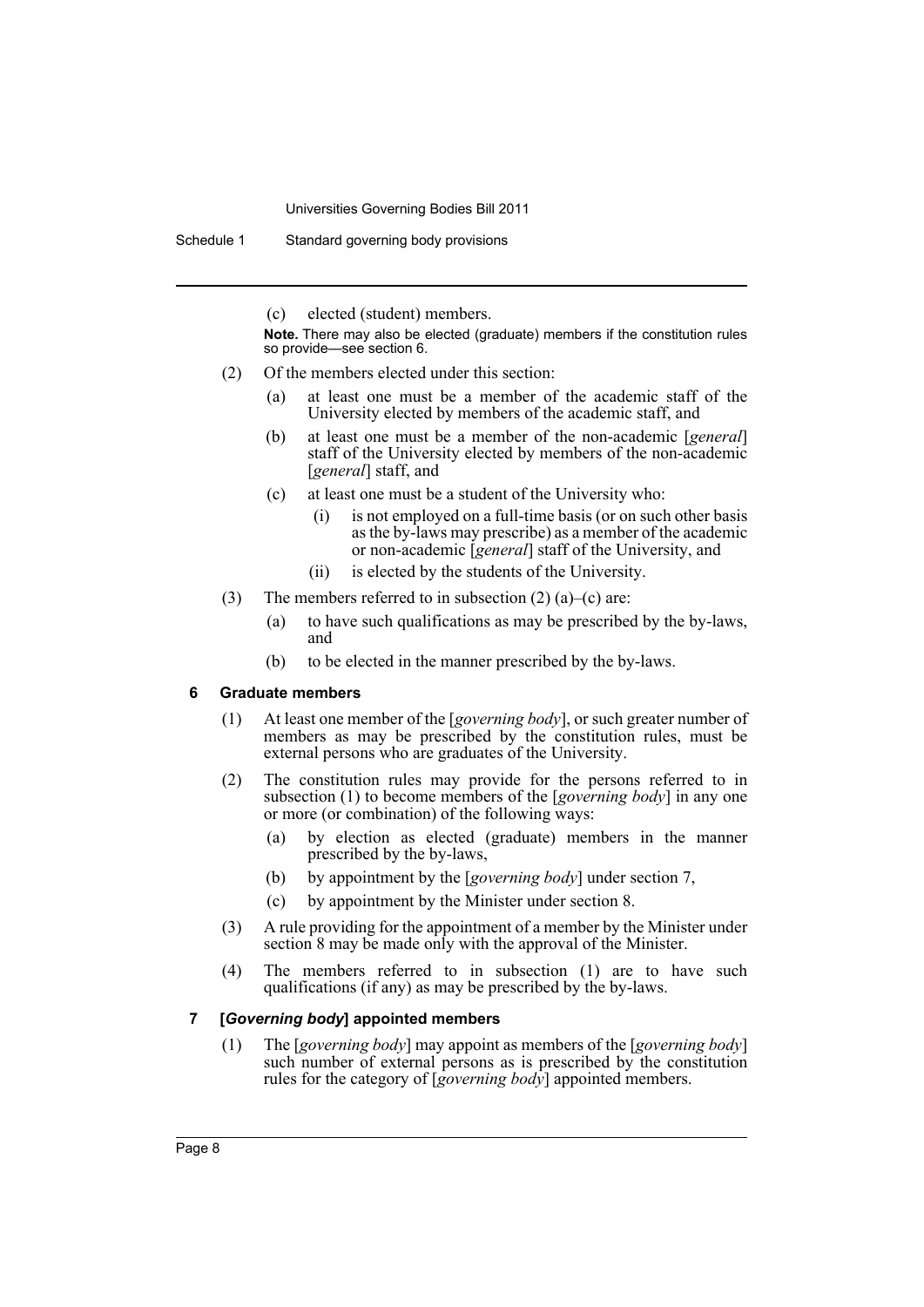Standard governing body provisions Schedule 1 and Schedule 1

(2) The by-laws are to prescribe the procedures for the nomination of persons for appointment under this section.

#### **8 Ministerially appointed members**

- (1) The Minister may appoint as members of the [*governing body*] 2 external persons, or such greater number of external persons (not exceeding  $\hat{6}$ ) as is prescribed by the constitution rules for the category of Ministerially appointed members.
- (2) The Minister may not appoint a member of the Parliament of New South Wales, the Parliament of the Commonwealth or another State or the Legislative Assembly of a Territory as a Ministerially appointed member.
- (3) Without limiting the discretion of the Minister under subsection (1), the [*governing body*] may suggest to the Minister persons who the [*governing body*] considers would be appropriate for appointment by the Minister.

#### **9 Official members**

The *official members* of the [*governing body*] are the following:

- (a) the Chancellor,
- (b) the Vice-Chancellor,
- (c) the person for the time being holding the office of President of the Academic Board [*Academic Senate*] (if the person is not the Vice-Chancellor) or of Deputy President of the Academic Board [*Academic Senate*] (if the President is the Vice-Chancellor).

#### **10 Term of office**

- (1) Subject to this Act, a member of the [*governing body*] holds office as follows:
	- (a) in the case of an official member, while the member holds the office by virtue of which he or she is a member,
	- (b) in the case of a Ministerially appointed member or [*governing body*] appointed member, for such term (not exceeding 4 years) as may be specified in the member's instrument of appointment,
	- (c) in the case of an elected member other than an elected (graduate) member, for such term (not exceeding 2 years) as may be prescribed by the by-laws,
	- (d) in the case of an elected (graduate) member, for such term (not exceeding 4 years) as may be prescribed by the by-laws.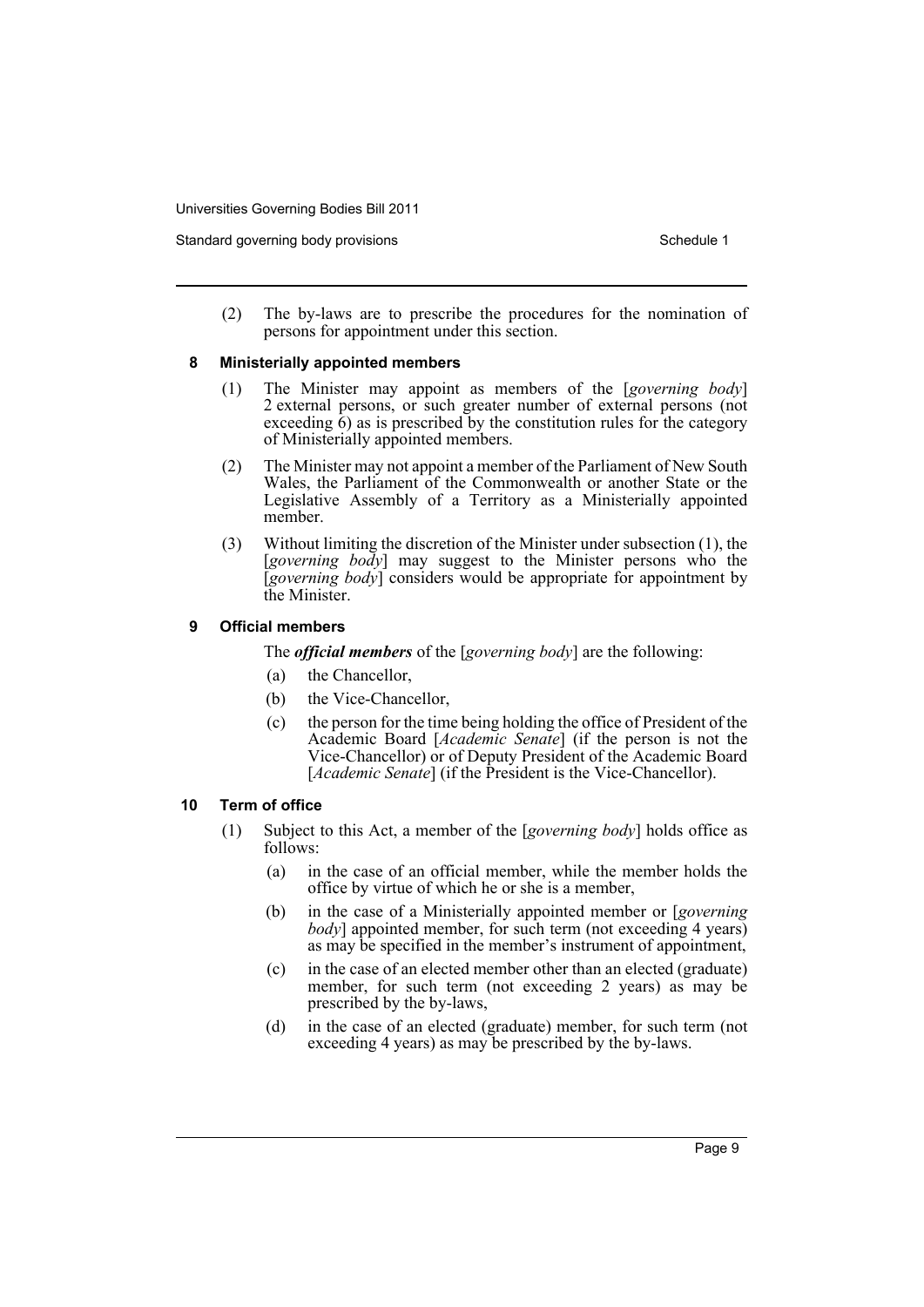- (2) The need to maintain an appropriate balance of experienced and new members on the [*governing body*] must be taken into account:
	- (a) by the [*governing body*], when making the by-laws required under this section, and
	- (b) by the Minister and the [*governing body*], when appointing members to the [*governing body*].
- (3) A person must not be appointed or elected to serve more than 12 consecutive years of office (unless the [*governing body*] otherwise resolves in relation to the person).

# **Division 2 Other officers and bodies**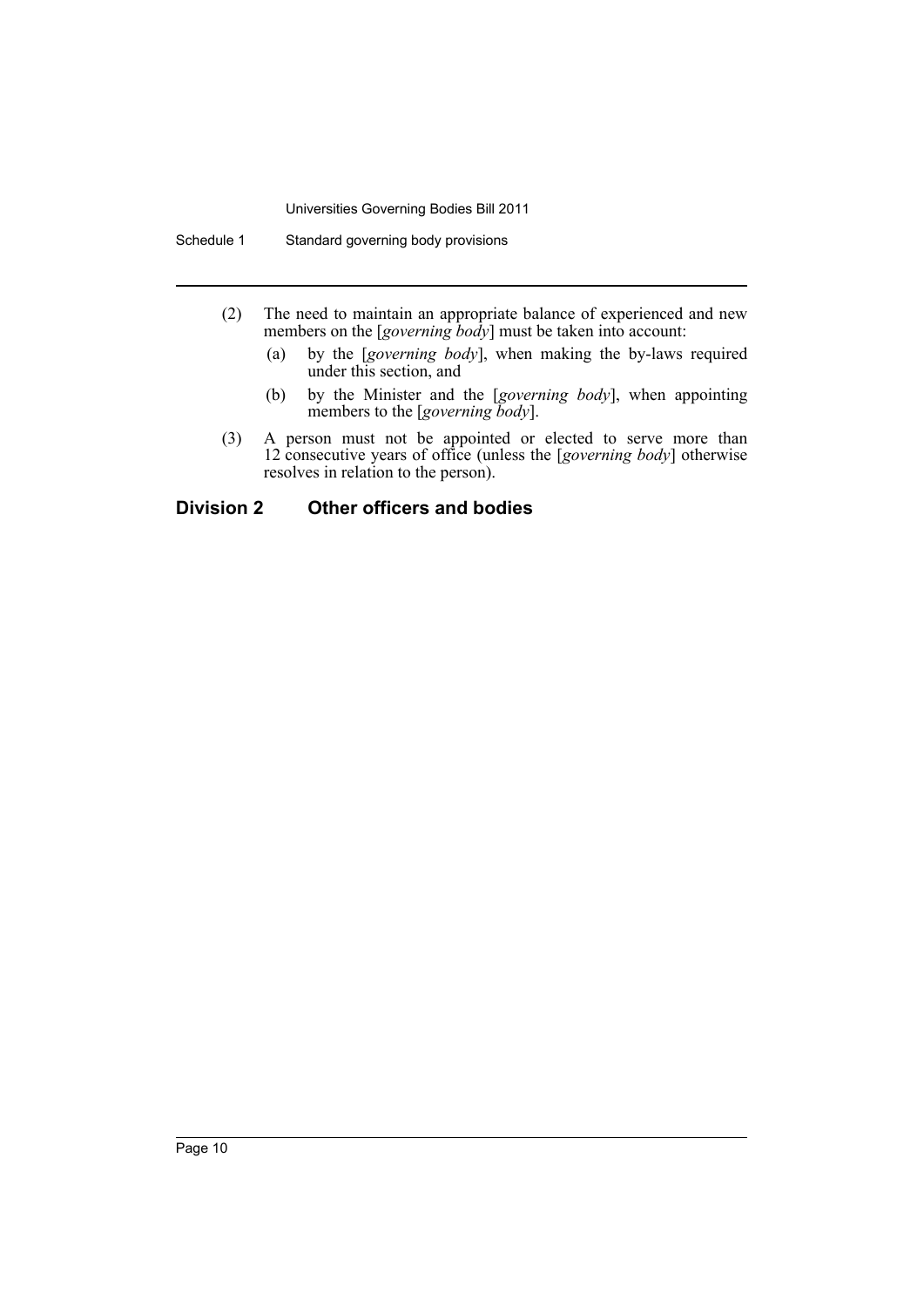Savings, transitional and other provisions Schedule 2 and Schedule 2

# <span id="page-11-0"></span>**Schedule 2 Savings, transitional and other provisions**

# **Part 1 General**

# **1 Regulations**

- (1) The regulations may contain provisions of a savings or transitional nature consequent on the enactment of the following Acts: this Act
- (2) Any such provision may, if the regulations so provide, take effect from the date of assent to the Act concerned or a later date.
- (3) If the regulations so provide, any provision referred to in subclause (1) may have effect despite any specified provision of this Schedule or a University Act or statutory rule made under such an Act.
- (4) To the extent to which any such provision takes effect from a date that is earlier than the date of its publication on the NSW legislation website, the provision does not operate so as:
	- (a) to affect, in a manner prejudicial to any person (other than the State or an authority of the State), the rights of that person existing before the date of its publication, or
	- (b) to impose liabilities on any person (other than the State or an authority of the State) in respect of anything done or omitted to be done before the date of its publication.

# **Part 2 Provisions consequent on enactment of this Act**

# **2 Continuation of governing body**

No amendment made to a University Act by the operation of this Act affects the continuity of the governing body under the University Act.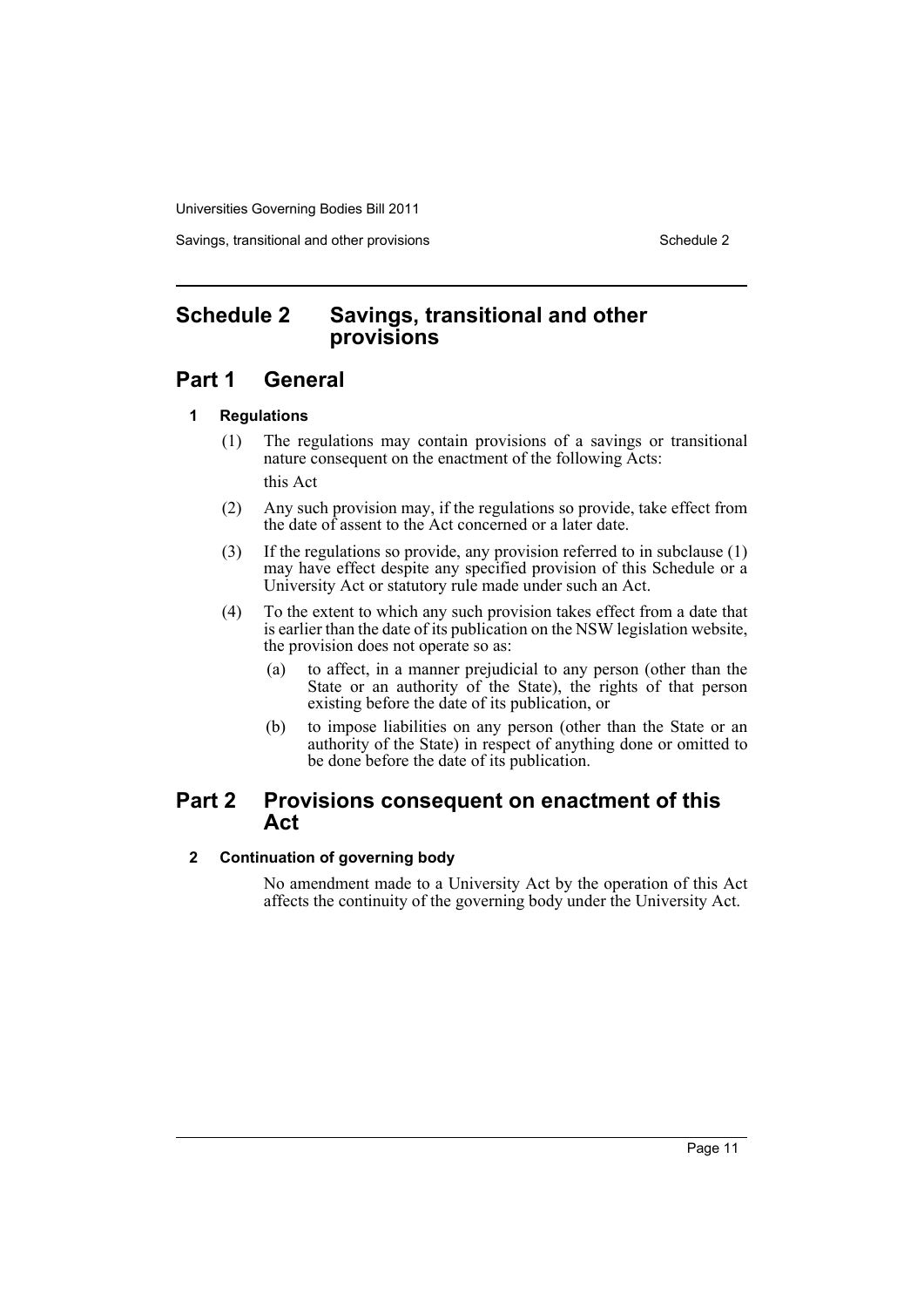# <span id="page-12-0"></span>**Schedule 3 Amendment of Acts and by-laws**

# **3.1 Charles Sturt University Act 1989 No 76**

#### **[1] Section 10 Chancellor**

Insert "or is removed from office" after "resigns" in section 10 (2).

#### **[2] Section 11 Deputy Chancellor**

Insert "or is removed from office" after "resigns" in section 11 (2).

#### **[3] Section 11A**

Insert after section 11:

#### **11A Removal from office of Chancellor or Deputy Chancellor**

- (1) The Council may remove the Chancellor or Deputy Chancellor from office by a no confidence motion passed in accordance with this section if it considers it in the best interests of the University to do so.
- (2) The removal from office may be effected only if the no confidence motion is supported by at least a two-thirds majority of the total number of members for the time being of the Council at two consecutive ordinary meetings of the Council.
- (3) The Chancellor or Deputy Chancellor may be removed from office under this section despite section  $24\overrightarrow{G}(6)$  and without the need to establish any breach of duty.
- (4) This section applies to the Chancellor and Deputy Chancellor holding office on the commencement of this section and all subsequent holders of those offices.

# **[4] Schedule 1 Provisions relating to members and procedure of the Council**

Insert after clause 6:

#### **6A Use of technology**

- (1) Without limiting clause 6, a meeting of the Council may be called or held using any technology consented to by all the members of the Council.
- (2) The consent may be a standing one.
- (3) A member may only withdraw his or her consent a reasonable period before the meeting.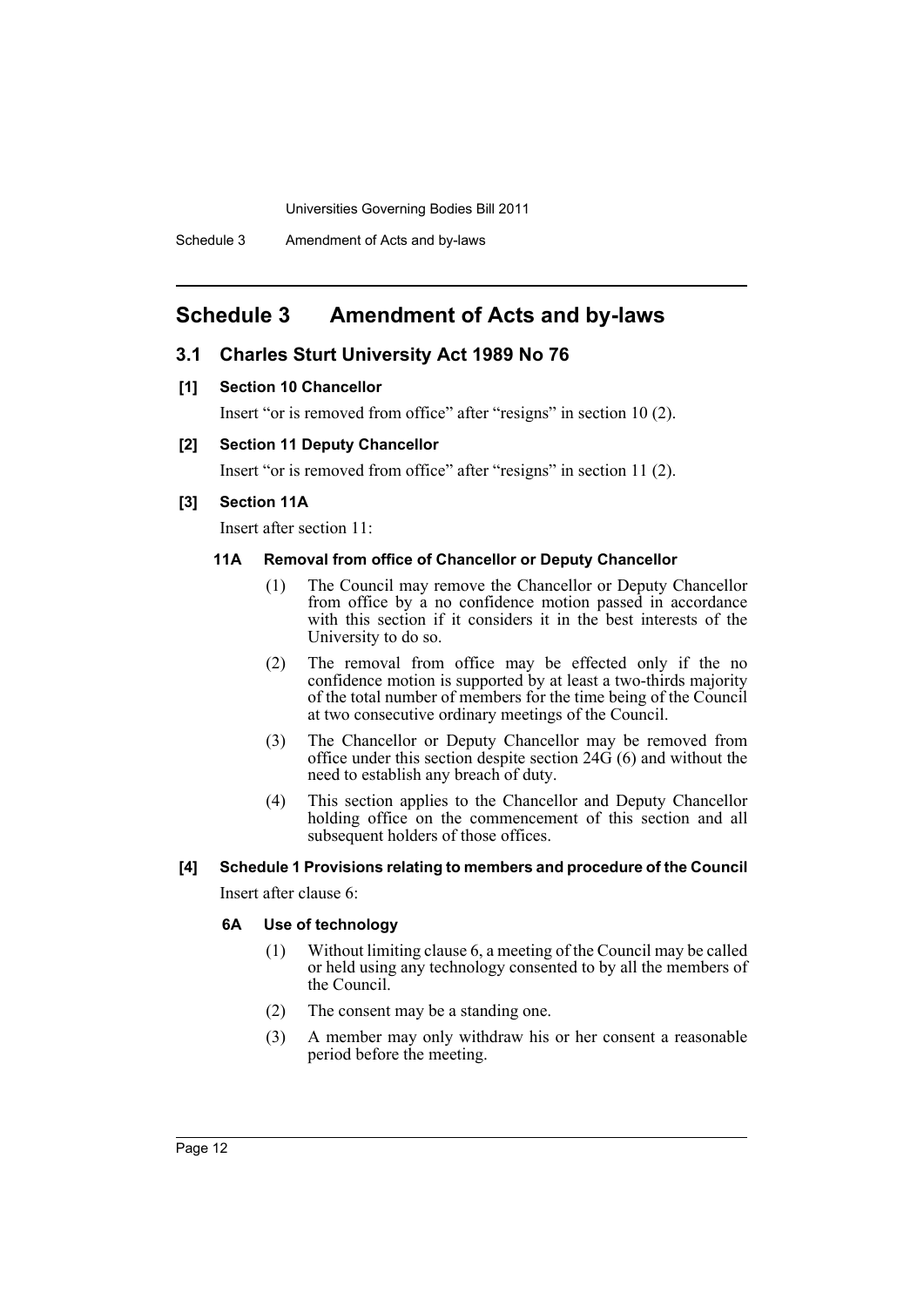Amendment of Acts and by-laws Schedule 3 and  $\frac{1}{2}$  Schedule 3

- (4) If the members are not all in attendance at one place and are holding a meeting using technology that permits each member to communicate with other members:
	- (a) the members are, for the purpose of every provision of this Act and by-laws concerning meetings of the Council, taken to be assembled together at a meeting and to be present at that meeting, and
	- (b) all proceedings of those members conducted in that manner are as valid and effective as if conducted at a meeting at which all of them were present.

# **[5] Schedule 1, clause 10**

Insert after clause 9:

#### **10 Remuneration**

The Council may, but need not, provide from time to time for a member of the Council to be paid such remuneration (if any) as is determined by a resolution passed by at least two-thirds of the members of the Council.

# **3.2 Macquarie University Act 1989 No 126**

# **[1] Section 10 Chancellor**

Insert "or is removed from office" after "resigns" in section 10 (2).

# **[2] Section 11 Deputy Chancellor**

Insert "or is removed from office" after "resigns" in section 11 (2).

# **[3] Section 11A**

Insert after section 11:

# **11A Removal from office of Chancellor or Deputy Chancellor**

- (1) The Council may remove the Chancellor or Deputy Chancellor from office by a no confidence motion passed in accordance with this section if it considers it in the best interests of the University to do so.
- (2) The removal from office may be effected only if the no confidence motion is supported by at least a two-thirds majority of the total number of members for the time being of the Council at two consecutive ordinary meetings of the Council.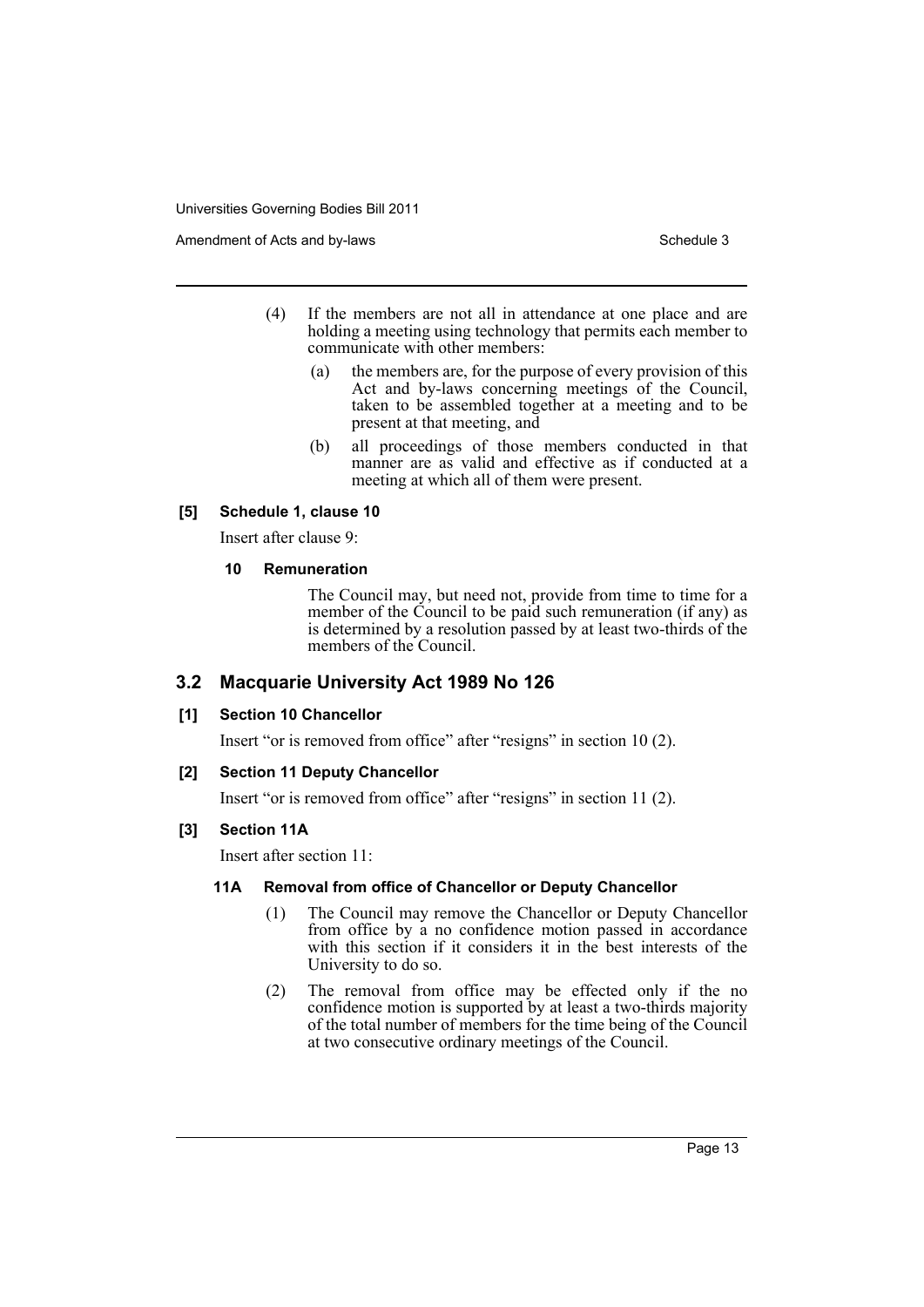Schedule 3 Amendment of Acts and by-laws

- (3) The Chancellor or Deputy Chancellor may be removed from office under this section despite section  $21\ddot{G}(6)$  and without the need to establish any breach of duty.
- (4) This section applies to the Chancellor and Deputy Chancellor holding office on the commencement of this section and all subsequent holders of those offices.

# **[4] Schedule 1 Provisions relating to members and procedure of the Council**

Insert after clause 6:

#### **6A Use of technology**

- (1) Without limiting clause 6, a meeting of the Council may be called or held using any technology consented to by all the members of the Council.
- (2) The consent may be a standing one.
- (3) A member may only withdraw his or her consent a reasonable period before the meeting.
- (4) If the members are not all in attendance at one place and are holding a meeting using technology that permits each member to communicate with other members:
	- (a) the members are, for the purpose of every provision of this Act and by-laws concerning meetings of the Council, taken to be assembled together at a meeting and to be present at that meeting, and
	- (b) all proceedings of those members conducted in that manner are as valid and effective as if conducted at a meeting at which all of them were present.

# **[5] Schedule 1, clause 10**

Insert after clause 9:

# **10 Remuneration**

The Council may, but need not, provide from time to time for a member of the Council to be paid such remuneration (if any) as is determined by a resolution passed by at least two-thirds of the members of the Council.

# **3.3 Southern Cross University Act 1993 No 69**

# **[1] Section 11 Chancellor**

Insert "or is removed from office" after "resigns" in section 11 (2).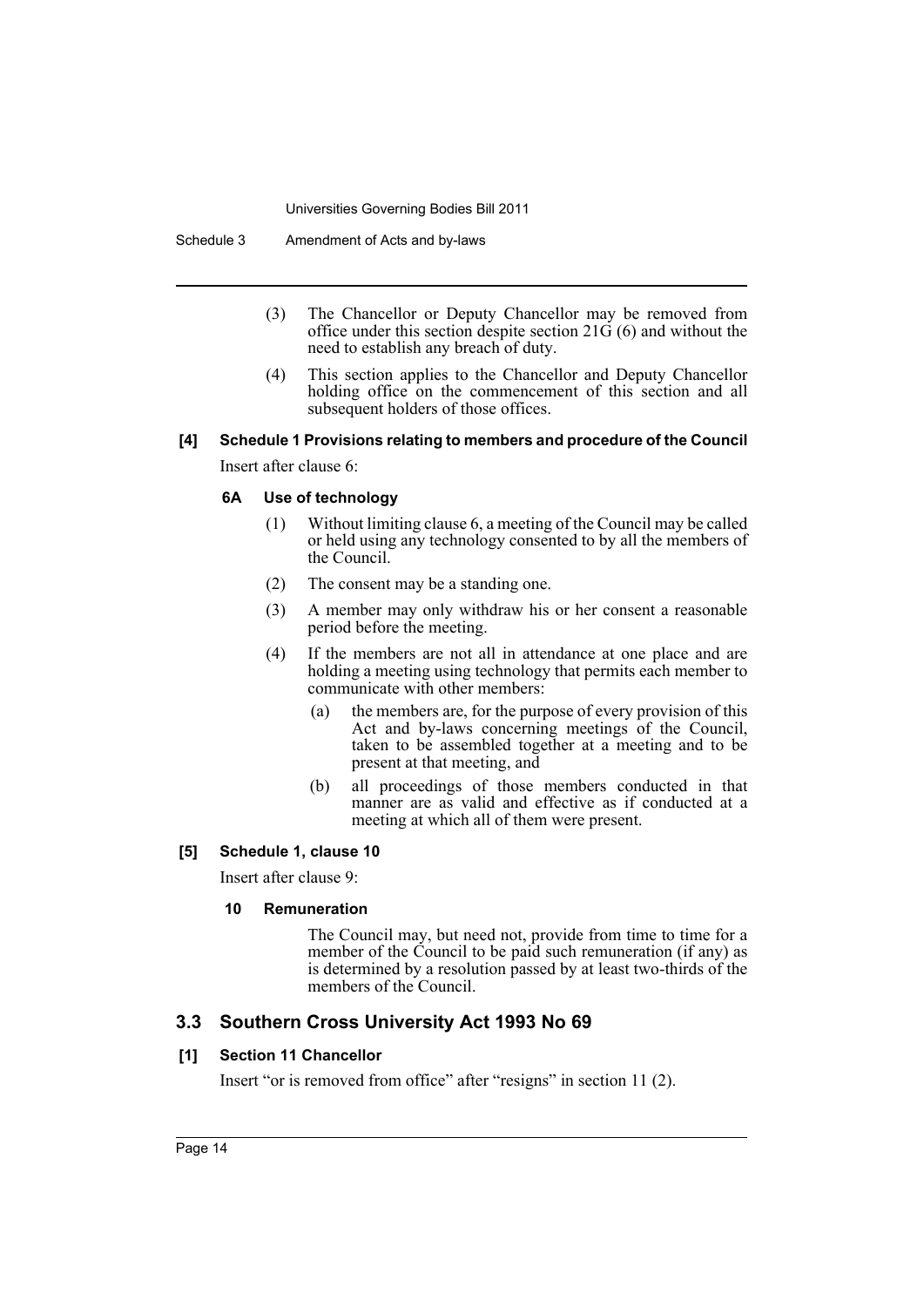Amendment of Acts and by-laws Schedule 3 and  $\mathbf{S}$  chedule 3

# **[2] Section 12 Deputy Chancellor**

Insert "or is removed from office" after "resigns" in section 12 (2).

#### **[3] Section 12A**

Insert after section 12:

# **12A Removal from office of Chancellor or Deputy Chancellor**

- (1) The Council may remove the Chancellor or Deputy Chancellor from office by a no confidence motion passed in accordance with this section if it considers it in the best interests of the University to do so.
- (2) The removal from office may be effected only if the no confidence motion is supported by at least a two-thirds majority of the total number of members for the time being of the Council at two consecutive ordinary meetings of the Council.
- (3) The Chancellor or Deputy Chancellor may be removed from office under this section despite section  $21\ddot{G}(6)$  and without the need to establish any breach of duty.
- (4) This section applies to the Chancellor and Deputy Chancellor holding office on the commencement of this section and all subsequent holders of those offices.

# **[4] Schedule 1 Provisions relating to members and procedure of the Council**

Insert after clause 6:

# **6A Use of technology**

- (1) Without limiting clause 6, a meeting of the Council may be called or held using any technology consented to by all the members of the Council.
- (2) The consent may be a standing one.
- (3) A member may only withdraw his or her consent a reasonable period before the meeting.
- (4) If the members are not all in attendance at one place and are holding a meeting using technology that permits each member to communicate with other members:
	- (a) the members are, for the purpose of every provision of this Act and by-laws concerning meetings of the Council, taken to be assembled together at a meeting and to be present at that meeting, and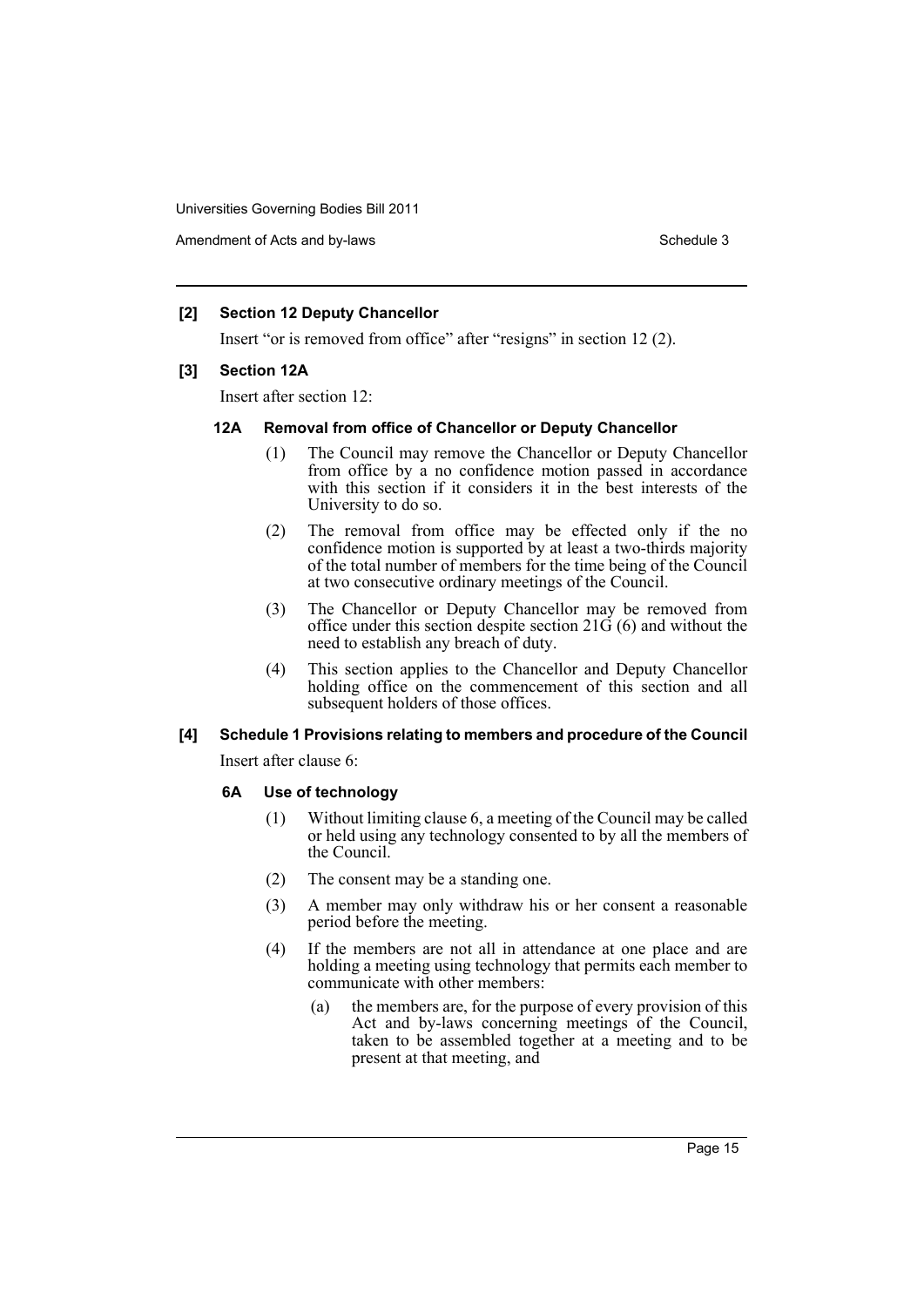Schedule 3 Amendment of Acts and by-laws

(b) all proceedings of those members conducted in that manner are as valid and effective as if conducted at a meeting at which all of them were present.

#### **[5] Schedule 1, clause 10**

Insert after clause 9:

#### **10 Remuneration**

The Council may, but need not, provide from time to time for a member of the Council to be paid such remuneration (if any) as is determined by a resolution passed by at least two-thirds of the members of the Council.

# **3.4 Southern Cross University By-law 2005**

# **Clause 7 Conditions for holding office as Chancellor and Deputy Chancellor**

Omit the clause.

# **3.5 University of New England Act 1993 No 68**

#### **[1] Section 10 Chancellor**

Insert "or is removed from office" after "resigns" in section 10 (2).

#### **[2] Section 11 Deputy Chancellor**

Insert "or is removed from office" after "resigns" in section 11 (2).

#### **[3] Section 11A**

Insert after section 11:

# **11A Removal from office of Chancellor or Deputy Chancellor**

- (1) The Council may remove the Chancellor or Deputy Chancellor from office by a no confidence motion passed in accordance with this section if it considers it in the best interests of the University to do so.
- (2) The removal from office may be effected only if the no confidence motion is supported by at least a two-thirds majority of the total number of members for the time being of the Council at two consecutive ordinary meetings of the Council.
- (3) The Chancellor or Deputy Chancellor may be removed from office under this section despite section  $21\ddot{G}(6)$  and without the need to establish any breach of duty.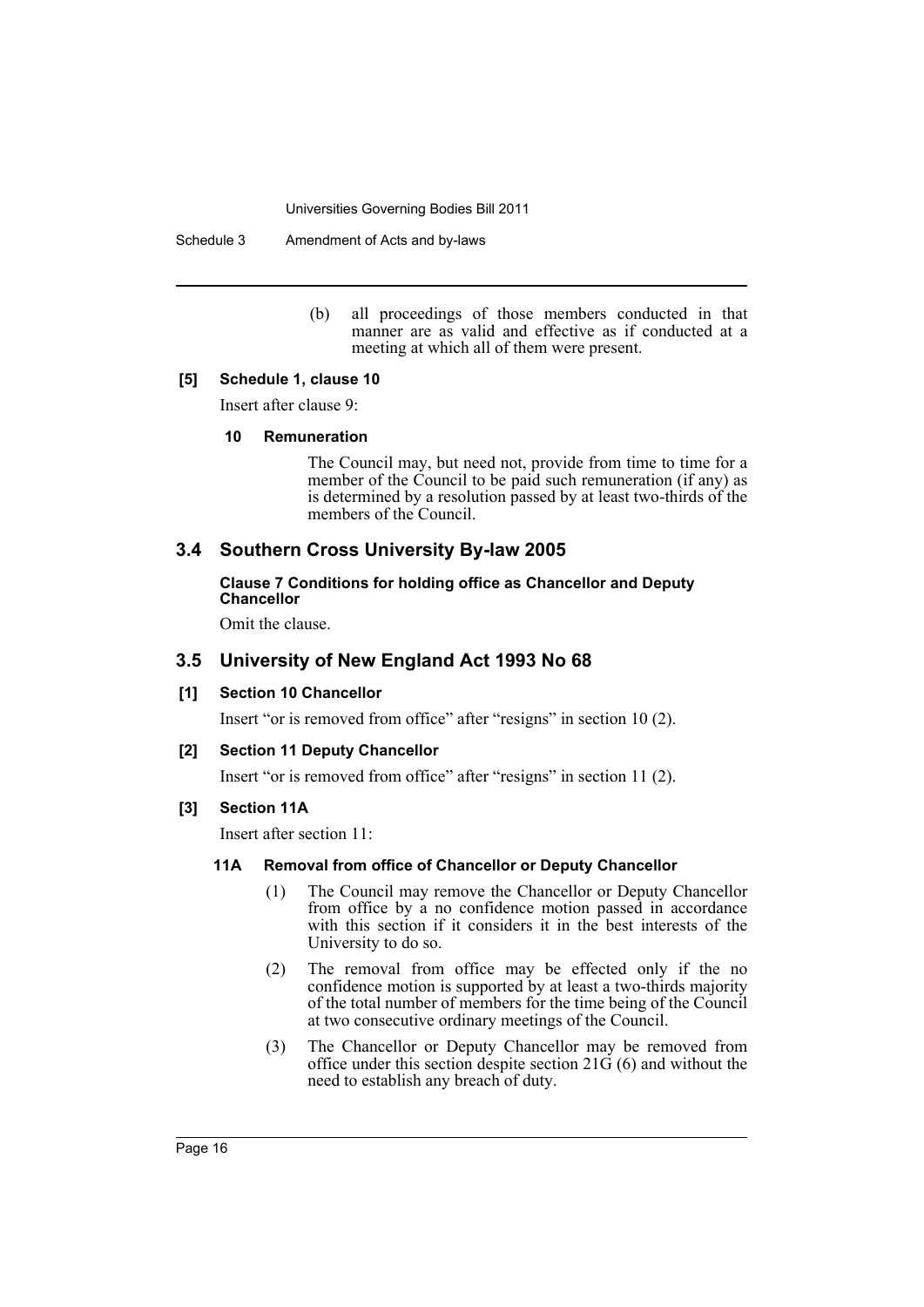Amendment of Acts and by-laws Schedule 3 and  $\frac{1}{2}$  Schedule 3

(4) This section applies to the Chancellor and Deputy Chancellor holding office on the commencement of this section and all subsequent holders of those offices.

# **[4] Schedule 1 Provisions relating to members and procedure of the Council**

Insert after clause 6:

#### **6A Use of technology**

- (1) Without limiting clause 6, a meeting of the Council may be called or held using any technology consented to by all the members of the Council.
- (2) The consent may be a standing one.
- (3) A member may only withdraw his or her consent a reasonable period before the meeting.
- (4) If the members are not all in attendance at one place and are holding a meeting using technology that permits each member to communicate with other members:
	- (a) the members are, for the purpose of every provision of this Act and by-laws concerning meetings of the Council, taken to be assembled together at a meeting and to be present at that meeting, and
	- (b) all proceedings of those members conducted in that manner are as valid and effective as if conducted at a meeting at which all of them were present.

# **[5] Schedule 1, clause 10**

Insert after clause 9:

# **10 Remuneration**

The Council may, but need not, provide from time to time for a member of the Council to be paid such remuneration (if any) as is determined by a resolution passed by at least two-thirds of the members of the Council.

# **3.6 University of New South Wales Act 1989 No 125**

# **[1] Section 10 Chancellor**

Insert "or is removed from office" after "resigns" in section 10 (2).

# **[2] Section 11 Deputy Chancellor**

Insert "or is removed from office" after "resigns" in section 11 (2).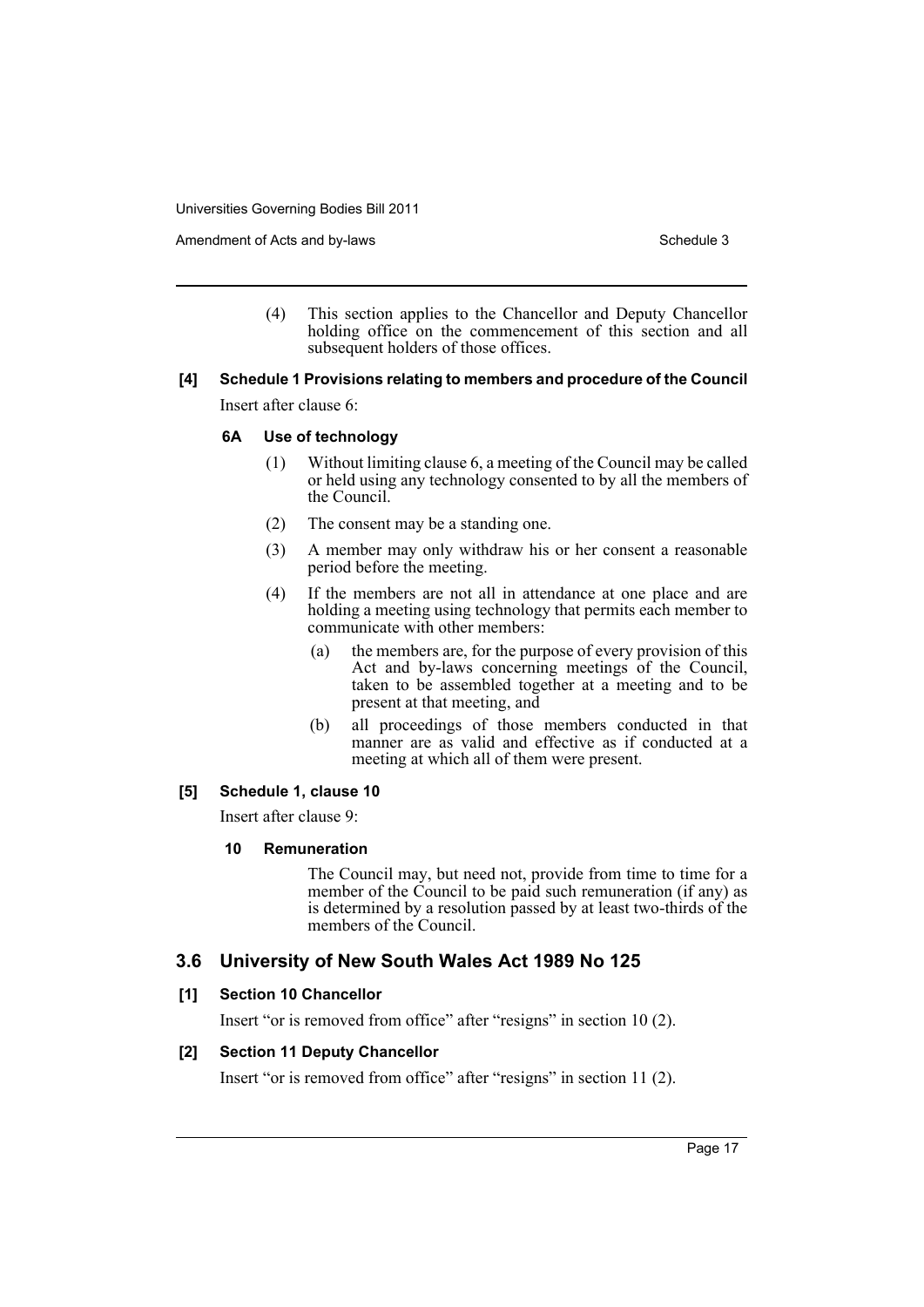Schedule 3 Amendment of Acts and by-laws

#### **[3] Section 11A**

Insert after section 11:

#### **11A Removal from office of Chancellor or Deputy Chancellor**

- (1) The Council may remove the Chancellor or Deputy Chancellor from office by a no confidence motion passed in accordance with this section if it considers it in the best interests of the University to do so.
- (2) The removal from office may be effected only if the no confidence motion is supported by at least a two-thirds majority of the total number of members for the time being of the Council at two consecutive ordinary meetings of the Council.
- (3) The Chancellor or Deputy Chancellor may be removed from office under this section despite section 20G (6) and without the need to establish any breach of duty.
- (4) This section applies to the Chancellor and Deputy Chancellor holding office on the commencement of this section and all subsequent holders of those offices.

#### **[4] Schedule 1 Provisions relating to members and procedure of the Council**

Insert after clause 6:

#### **6A Use of technology**

- (1) Without limiting clause 6, a meeting of the Council may be called or held using any technology consented to by all the members of the Council.
- (2) The consent may be a standing one.
- (3) A member may only withdraw his or her consent a reasonable period before the meeting.
- (4) If the members are not all in attendance at one place and are holding a meeting using technology that permits each member to communicate with other members:
	- (a) the members are, for the purpose of every provision of this Act and by-laws concerning meetings of the Council, taken to be assembled together at a meeting and to be present at that meeting, and
	- (b) all proceedings of those members conducted in that manner are as valid and effective as if conducted at a meeting at which all of them were present.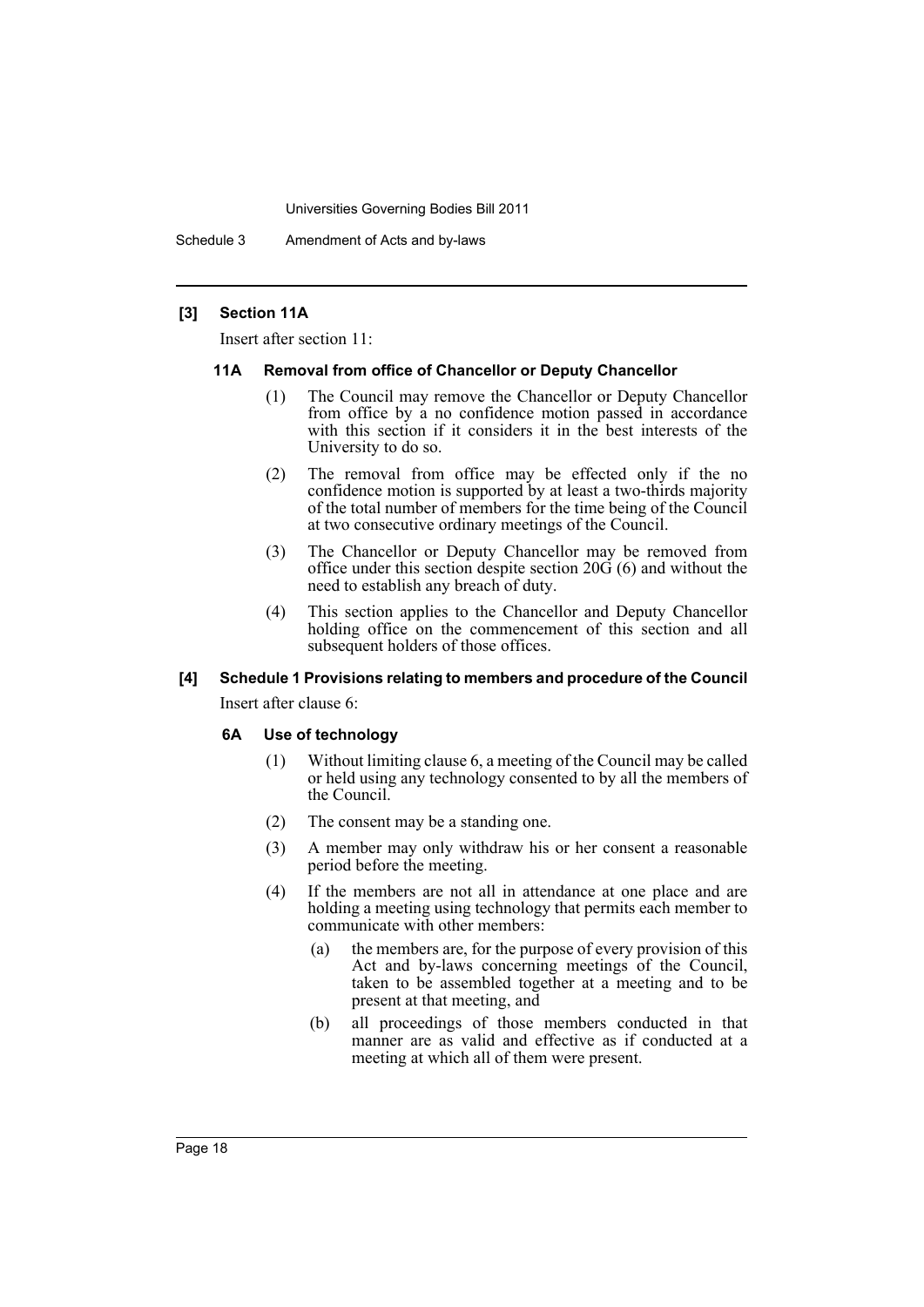Amendment of Acts and by-laws Schedule 3 and  $\overline{S}$  Schedule 3

#### **[5] Schedule 1, clause 10**

Insert after clause 9:

#### **10 Remuneration**

The Council may, but need not, provide from time to time for a member of the Council to be paid such remuneration (if any) as is determined by a resolution passed by at least two-thirds of the members of the Council.

# **3.7 University of Newcastle Act 1989 No 68**

#### **[1] Section 10 Chancellor**

Insert "or is removed from office" after "resigns" in section 10 (2).

#### **[2] Section 11 Deputy Chancellor**

Insert "or is removed from office" after "resigns" in section 11 (2).

#### **[3] Section 11A**

Insert after section 11:

# **11A Removal from office of Chancellor or Deputy Chancellor**

- (1) The Council may remove the Chancellor or Deputy Chancellor from office by a no confidence motion passed in accordance with this section if it considers it in the best interests of the University to do so.
- (2) The removal from office may be effected only if the no confidence motion is supported by at least a two-thirds majority of the total number of members for the time being of the Council at two consecutive ordinary meetings of the Council.
- (3) The Chancellor or Deputy Chancellor may be removed from office under this section despite section  $21\ddot{G}(6)$  and without the need to establish any breach of duty.
- (4) This section applies to the Chancellor and Deputy Chancellor holding office on the commencement of this section and all subsequent holders of those offices.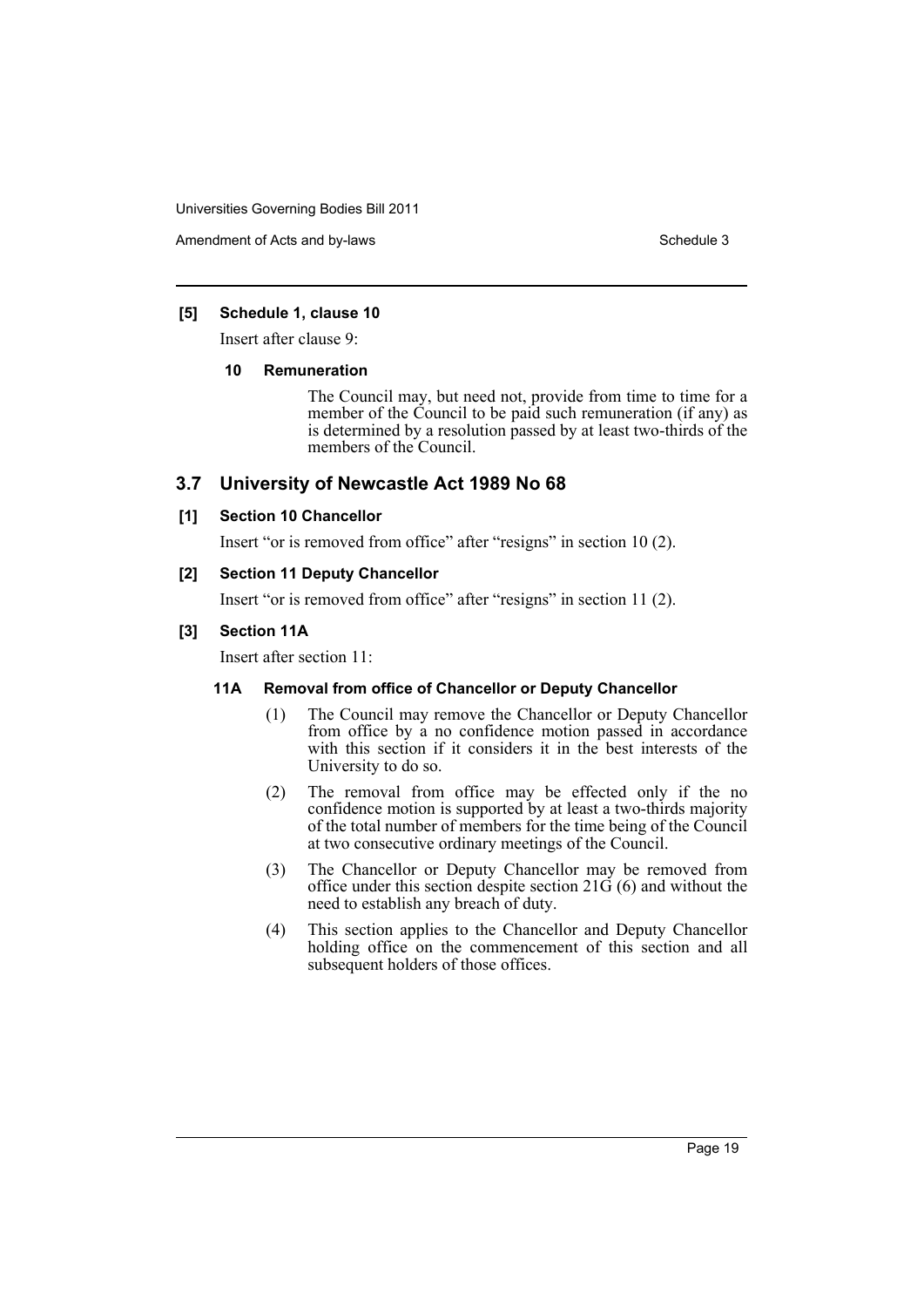Schedule 3 Amendment of Acts and by-laws

# **[4] Schedule 1 Provisions relating to members and procedure of the Council**

Insert after clause 6:

#### **6A Use of technology**

- (1) Without limiting clause 6, a meeting of the Council may be called or held using any technology consented to by all the members of the Council.
- (2) The consent may be a standing one.
- (3) A member may only withdraw his or her consent a reasonable period before the meeting.
- (4) If the members are not all in attendance at one place and are holding a meeting using technology that permits each member to communicate with other members:
	- (a) the members are, for the purpose of every provision of this Act and by-laws concerning meetings of the Council, taken to be assembled together at a meeting and to be present at that meeting, and
	- (b) all proceedings of those members conducted in that manner are as valid and effective as if conducted at a meeting at which all of them were present.

# **[5] Schedule 1, clause 10**

Insert after clause 9:

# **10 Remuneration**

The Council may, but need not, provide from time to time for a member of the Council to be paid such remuneration (if any) as is determined by a resolution passed by at least two-thirds of the members of the Council.

# **3.8 University of Sydney Act 1989 No 124**

# **[1] Section 10 Chancellor**

Insert "or is removed from office" after "resigns" in section 10 (2).

# **[2] Section 11 Deputy Chancellor**

Insert "or is removed from office" after "resigns" in section 11 (2).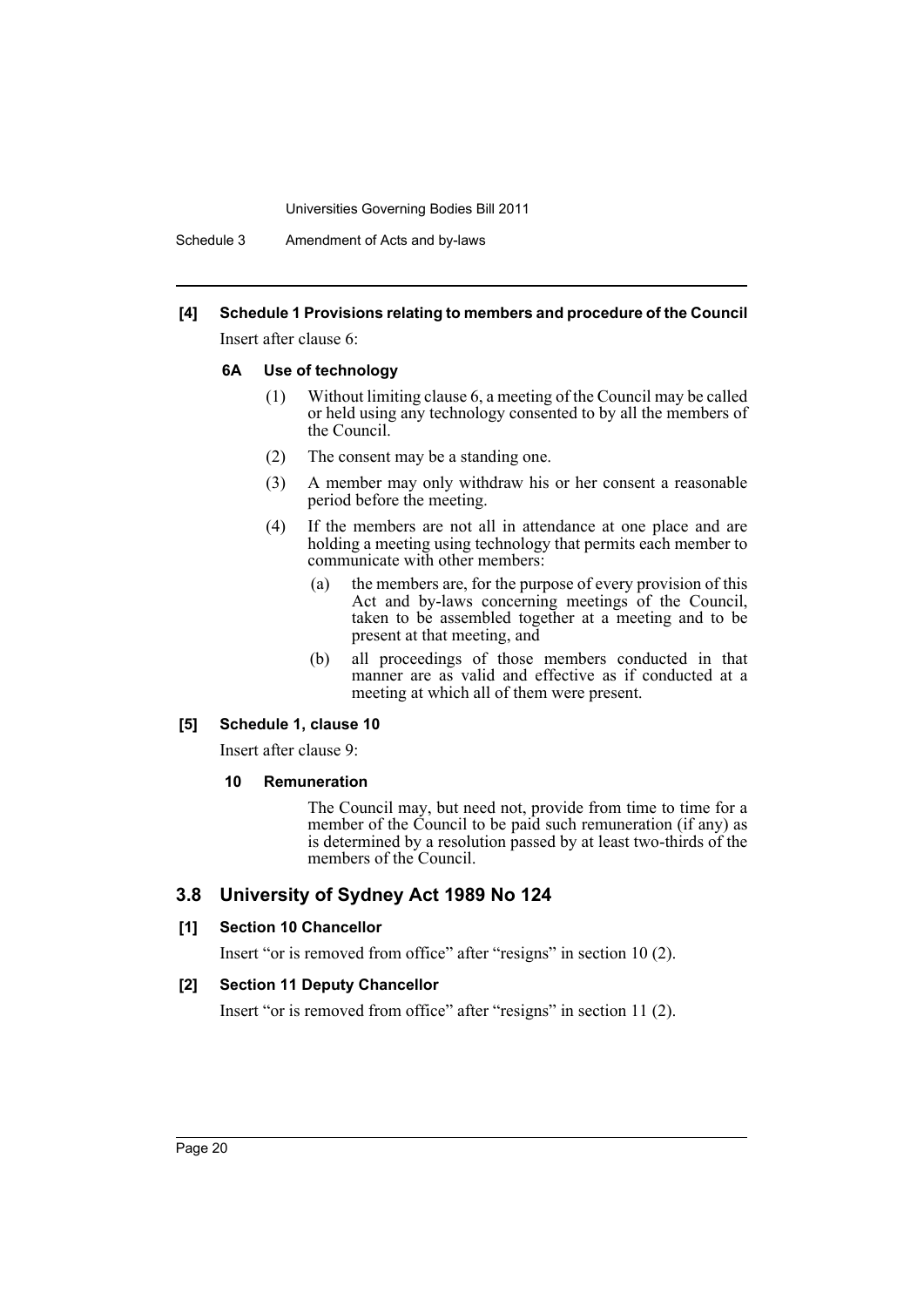Amendment of Acts and by-laws Schedule 3 and  $\mathbf{S}$  chedule 3

#### **[3] Section 11A**

Insert after section 11:

#### **11A Removal from office of Chancellor or Deputy Chancellor**

- (1) The Senate may remove the Chancellor or Deputy Chancellor from office by a no confidence motion passed in accordance with this section if it considers it in the best interests of the University to do so.
- (2) The removal from office may be effected only if the no confidence motion is supported by at least a two-thirds majority of the total number of Fellows for the time being of the Senate at two consecutive ordinary meetings of the Senate.
- (3) The Chancellor or Deputy Chancellor may be removed from office under this section despite section  $26\ddot{6}$  (6) and without the need to establish any breach of duty.
- (4) This section applies to the Chancellor and Deputy Chancellor holding office on the commencement of this section and all subsequent holders of those offices.

#### **[4] Schedule 1 Provisions relating to Fellows and to the procedure of the Senate**

Insert after clause 6:

#### **6A Use of technology**

- (1) Without limiting clause 6, a meeting of the Senate may be called or held using any technology consented to by all the Fellows of the Senate.
- (2) The consent may be a standing one.
- (3) A Fellow may only withdraw his or her consent a reasonable period before the meeting.
- (4) If the Fellows are not all in attendance at one place and are holding a meeting using technology that permits each Fellow to communicate with other Fellows:
	- (a) the Fellows are, for the purpose of every provision of this Act and by-laws concerning meetings of the Senate, taken to be assembled together at a meeting and to be present at that meeting, and
	- (b) all proceedings of those Fellows conducted in that manner are as valid and effective as if conducted at a meeting at which all of them were present.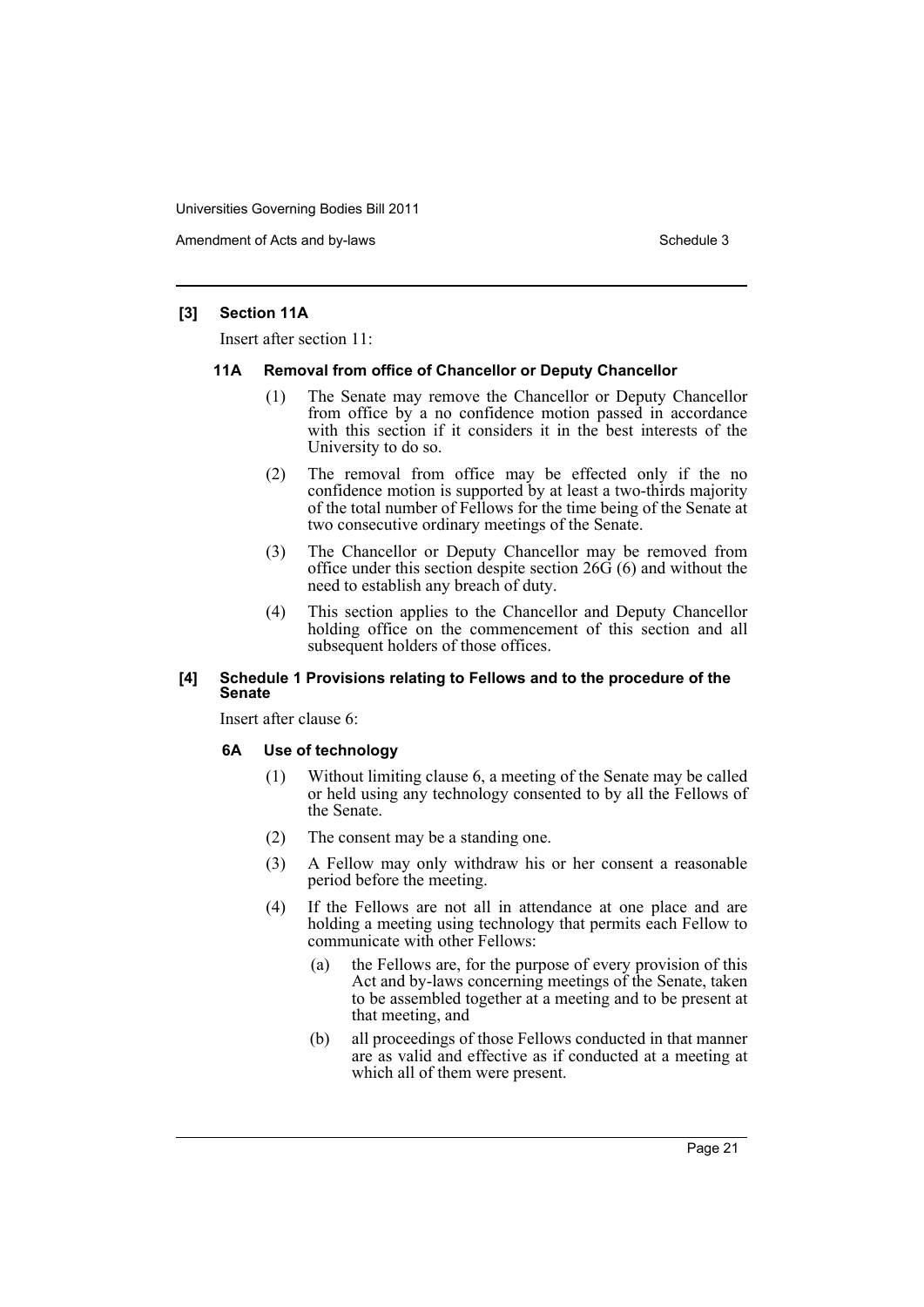Schedule 3 Amendment of Acts and by-laws

#### **[5] Schedule 1, clause 10**

Insert after clause 9:

#### **10 Remuneration**

The Senate may, but need not, provide from time to time for a Fellow of the Senate to be paid such remuneration (if any) as is determined by a resolution passed by at least two-thirds of the Fellows of the Senate.

# **3.9 University of Sydney By-law 1999**

# **[1] Clause 9 Term of office and election procedure**

Omit clause 9 (2A) and (2B).

**[2] Clause 11 Term of office and election procedure**

Omit clause 11 (2A) and (2B).

# **3.10 University of Technology, Sydney, Act 1989 No 69**

# **[1] Section 10 Chancellor**

Insert "or is removed from office" after "resigns" in section 10 (2).

# **[2] Section 11 Deputy Chancellor**

Insert "or is removed from office" after "resigns" in section 11 (2).

# **[3] Section 11A**

Insert after section 11:

# **11A Removal from office of Chancellor or Deputy Chancellor**

- (1) The Council may remove the Chancellor or Deputy Chancellor from office by a no confidence motion passed in accordance with this section if it considers it in the best interests of the University to do so.
- (2) The removal from office may be effected only if the no confidence motion is supported by at least a two-thirds majority of the total number of members for the time being of the Council at two consecutive ordinary meetings of the Council.
- (3) The Chancellor or Deputy Chancellor may be removed from office under this section despite section  $21\ddot{G}(6)$  and without the need to establish any breach of duty.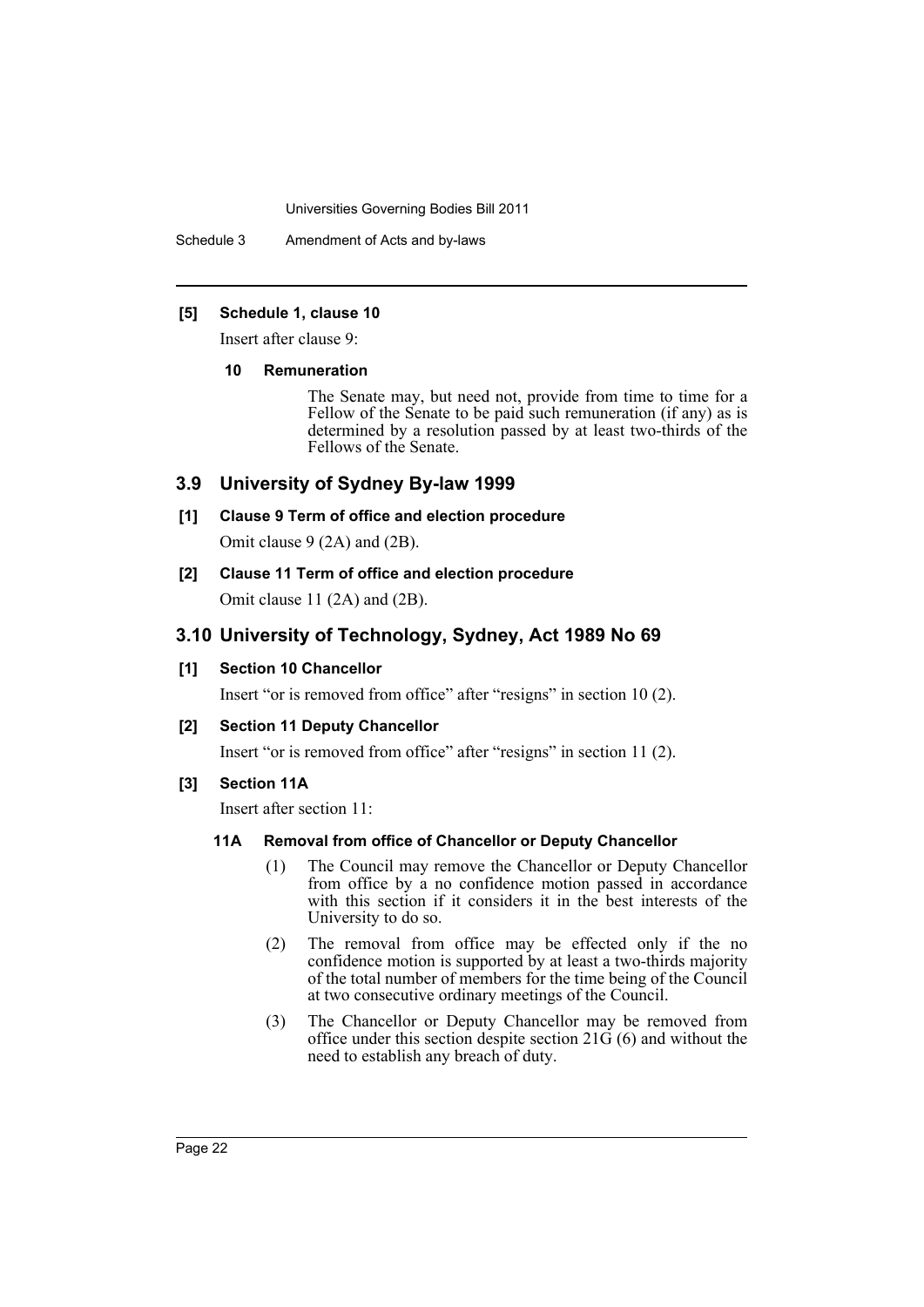Amendment of Acts and by-laws Schedule 3 and  $\frac{1}{2}$  Schedule 3

(4) This section applies to the Chancellor and Deputy Chancellor holding office on the commencement of this section and all subsequent holders of those offices.

# **[4] Schedule 1 Provisions relating to members and procedure of the Council**

Insert after clause 6:

#### **6A Use of technology**

- (1) Without limiting clause 6, a meeting of the Council may be called or held using any technology consented to by all the members of the Council.
- (2) The consent may be a standing one.
- (3) A member may only withdraw his or her consent a reasonable period before the meeting.
- (4) If the members are not all in attendance at one place and are holding a meeting using technology that permits each member to communicate with other members:
	- (a) the members are, for the purpose of every provision of this Act and by-laws concerning meetings of the Council, taken to be assembled together at a meeting and to be present at that meeting, and
	- (b) all proceedings of those members conducted in that manner are as valid and effective as if conducted at a meeting at which all of them were present.

# **[5] Schedule 1, clause 10**

Insert after clause 9:

# **10 Remuneration**

The Council may, but need not, provide from time to time for a member of the Council to be paid such remuneration (if any) as is determined by a resolution passed by at least two-thirds of the members of the Council.

# **3.11 University of Western Sydney Act 1997 No 116**

# **[1] Section 13 Chancellor**

Insert "or is removed from office" after "resigns" in section 13 (2).

# **[2] Section 14 Deputy Chancellors**

Insert "or is removed from office" after "resigns" in section 14 (2).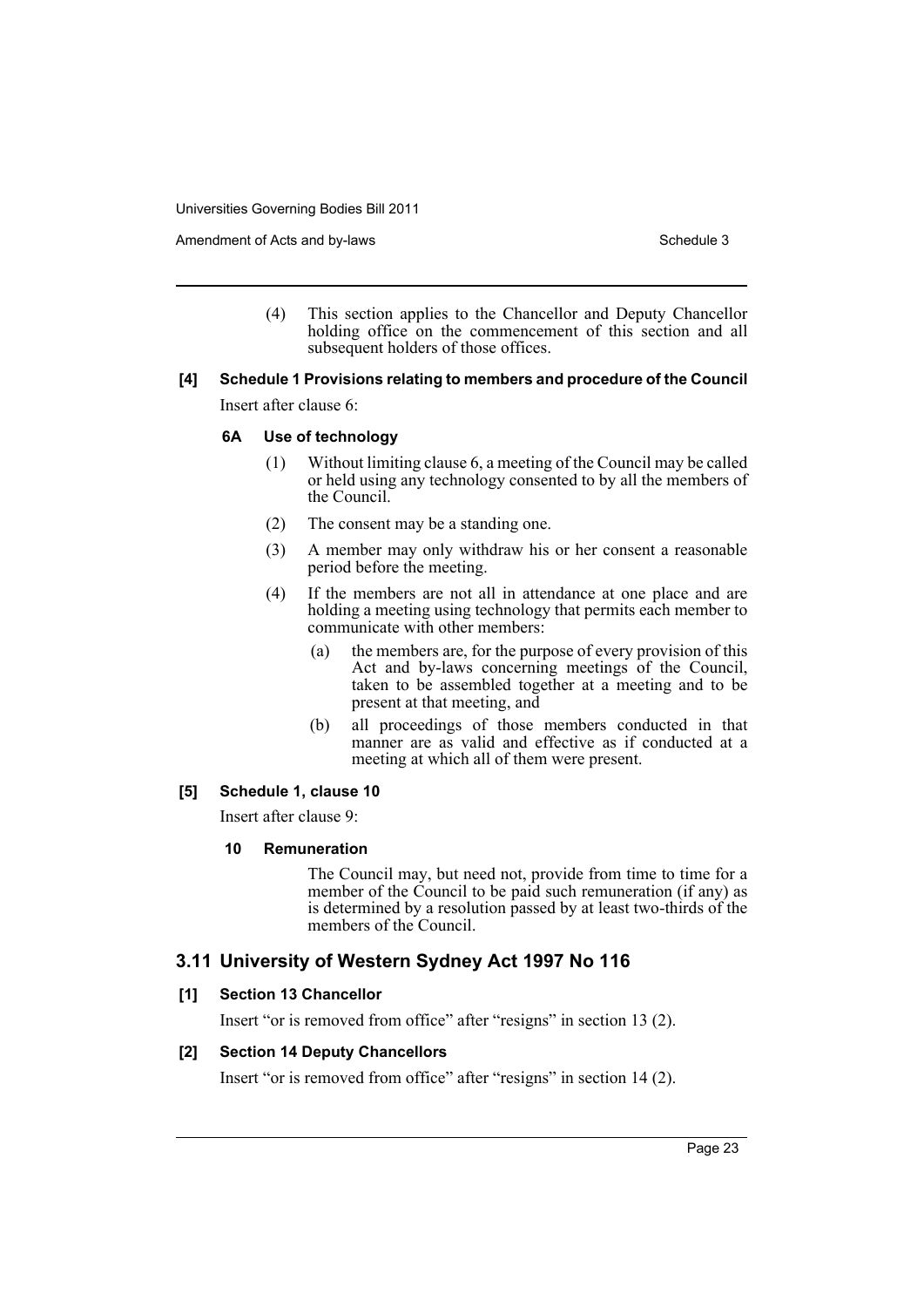Schedule 3 Amendment of Acts and by-laws

#### **[3] Section 14A**

Insert after section 14:

#### **14A Removal from office of Chancellor or Deputy Chancellor**

- (1) The Board may remove the Chancellor or a Deputy Chancellor from office by a no confidence motion passed in accordance with this section if it considers it in the best interests of the University to do so.
- (2) The removal from office may be effected only if the no confidence motion is supported by at least a two-thirds majority of the total number of members for the time being of the Board at two consecutive ordinary meetings of the Board.
- (3) The Chancellor or Deputy Chancellor may be removed from office under this section despite section  $32\ddot{G}(6)$  and without the need to establish any breach of duty.
- (4) This section applies to the Chancellor and each Deputy Chancellor holding office on the commencement of this section and all subsequent holders of those offices.

#### **[4] Schedule 1 Provisions relating to members and procedure of Board**

Insert after clause 6:

#### **6A Use of technology**

- (1) Without limiting clause 6, a meeting of the Board may be called or held using any technology consented to by all the members of the Board.
- (2) The consent may be a standing one.
- (3) A member may only withdraw his or her consent a reasonable period before the meeting.
- (4) If the members are not all in attendance at one place and are holding a meeting using technology that permits each member to communicate with other members:
	- (a) the members are, for the purpose of every provision of this Act and by-laws concerning meetings of the Board, taken to be assembled together at a meeting and to be present at that meeting, and
	- (b) all proceedings of those members conducted in that manner are as valid and effective as if conducted at a meeting at which all of them were present.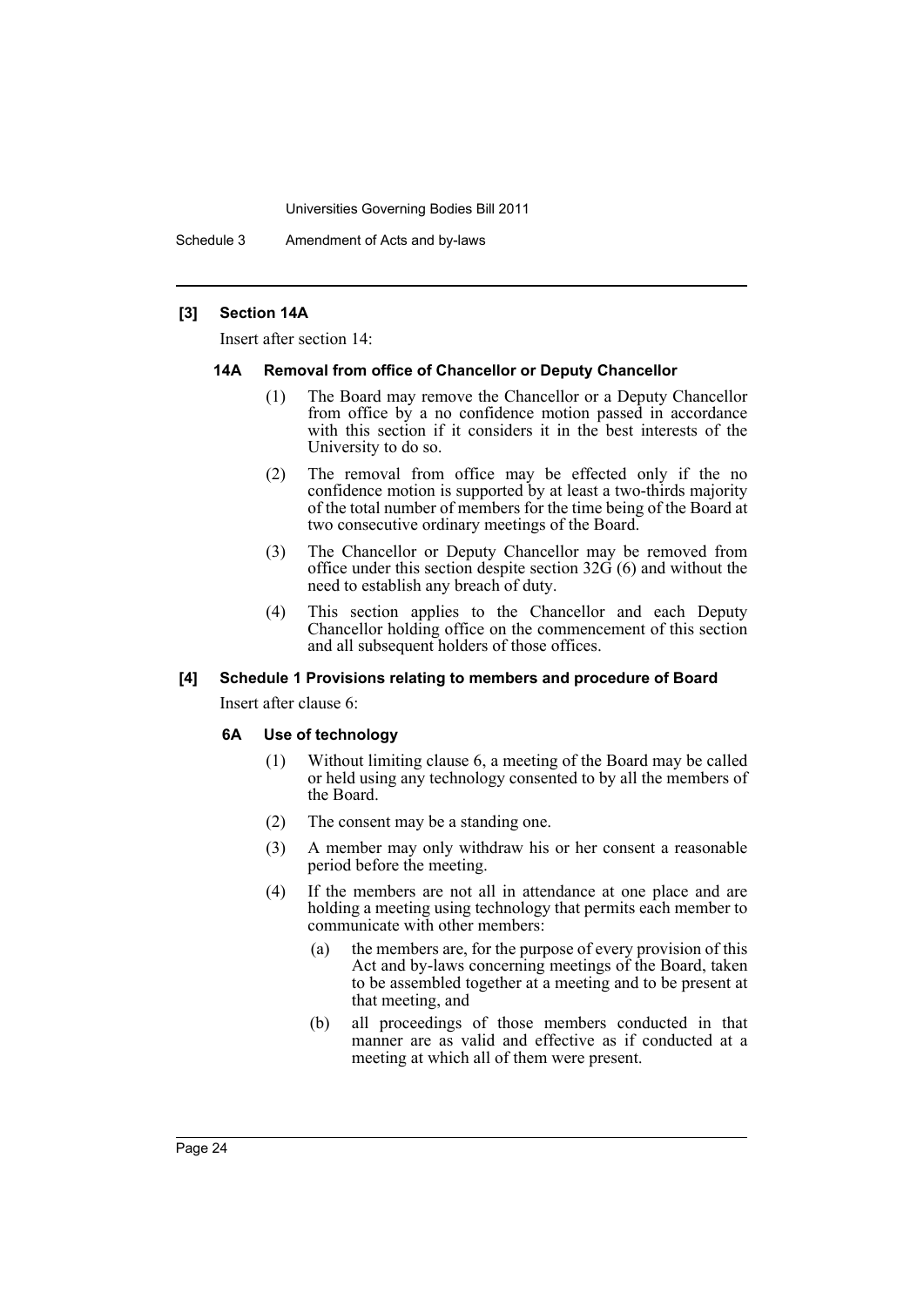Amendment of Acts and by-laws Schedule 3 and  $\overline{S}$  Schedule 3

#### **[5] Schedule 1, clause 11**

Insert after clause 10:

#### **11 Remuneration**

The Board may, but need not, provide from time to time for a member of the Board to be paid such remuneration (if any) as is determined by a resolution passed by at least two-thirds of the members of the Board.

# **3.12 University of Wollongong Act 1989 No 127**

# **[1] Section 10 Chancellor**

Insert "or is removed from office" after "resigns" in section 10 (2).

#### **[2] Section 11 Deputy Chancellor**

Insert "or is removed from office" after "resigns" in section 11 (2).

#### **[3] Section 11A**

Insert after section 11:

# **11A Removal from office of Chancellor or Deputy Chancellor**

- (1) The Council may remove the Chancellor or Deputy Chancellor from office by a no confidence motion passed in accordance with this section if it considers it in the best interests of the University to do so.
- (2) The removal from office may be effected only if the no confidence motion is supported by at least a two-thirds majority of the total number of members for the time being of the Council at two consecutive ordinary meetings of the Council.
- (3) The Chancellor or Deputy Chancellor may be removed from office under this section despite section  $21\ddot{G}(6)$  and without the need to establish any breach of duty.
- (4) This section applies to the Chancellor and Deputy Chancellor holding office on the commencement of this section and all subsequent holders of those offices.